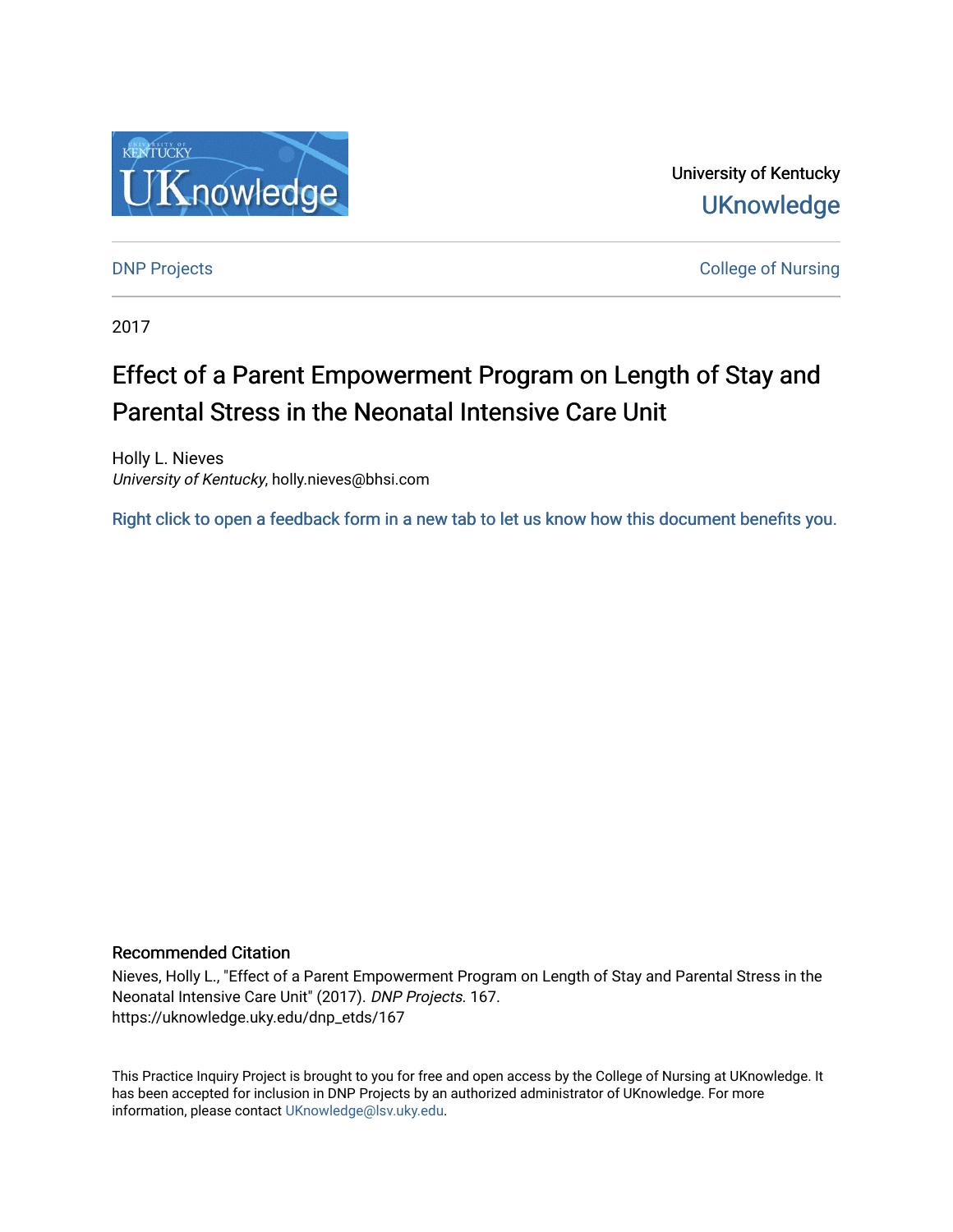## DNP Final Project Report

Effect of a Parent Empowerment Program on Length of Stay and Parental Stress in the Neonatal

Intensive Care Unit

Holly L. Nieves

University of Kentucky College of Nursing Fall 2017

Leslie Scott, PhD, APRN, PPCNP-BC, CDE, MLDE – Committee Chair Dianna Inman, DNP, RN, APRN, CPNP, PMHS, PMHNP- Committee Member Karen Hill, DNP, RN, NEA-BC, FACHE – Committee Member/Clinical Mentor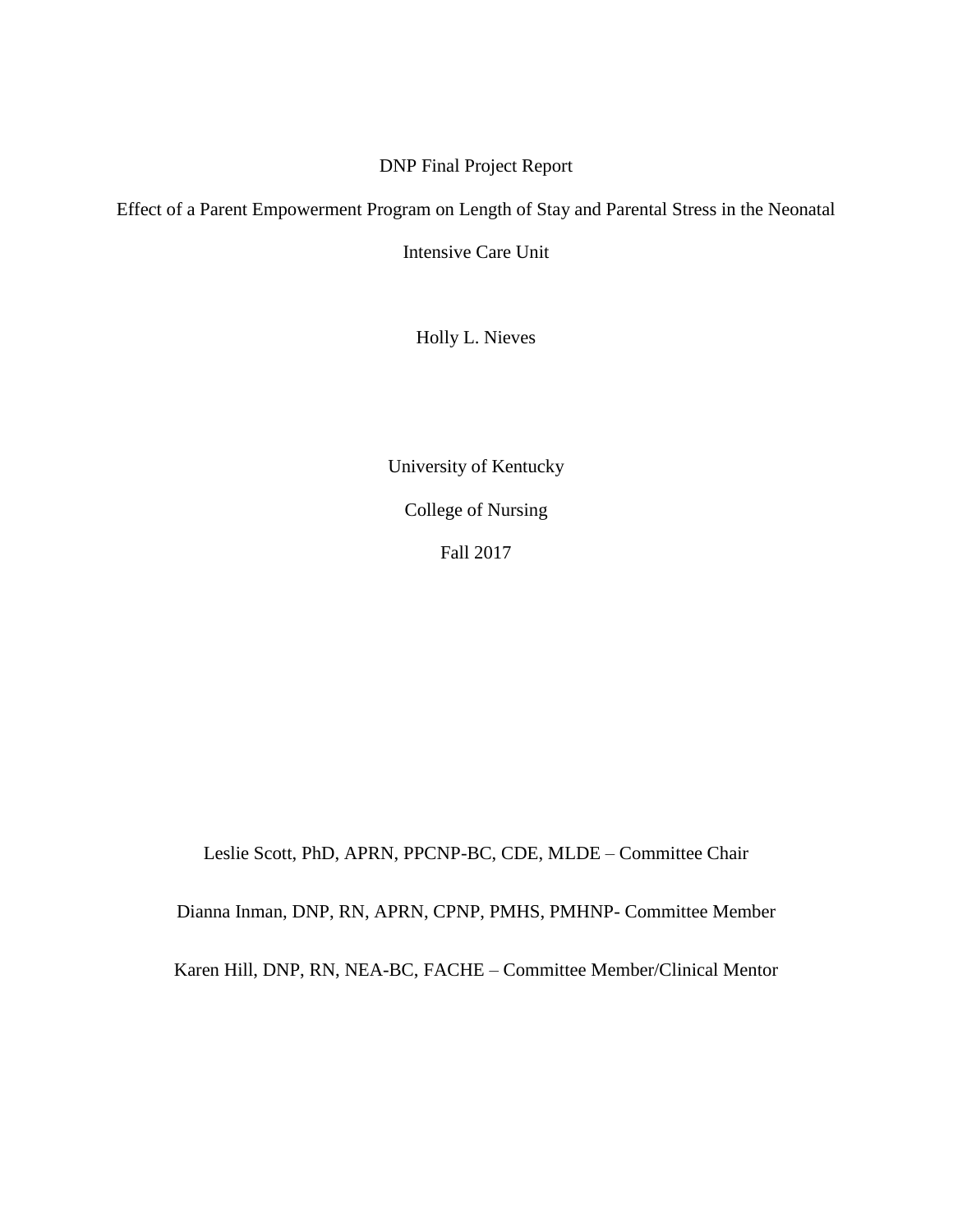### Dedication

This DNP project is dedicated to my five boys, Logan, Drew, Evan, Bryson and Jack, who have supported and encouraged me throughout this process. They have shown me amazing understanding and grace during the three and a half years during this program. They have had unbelievable patience for the demands of obtaining a doctoral degree. They certainly are my biggest cheerleaders. And to my parents who have always done whatever it takes to ensure my success in life and in the DNP program. They have made daily sacrifices to help my boys and I through what has been a very difficult yet inspiring year.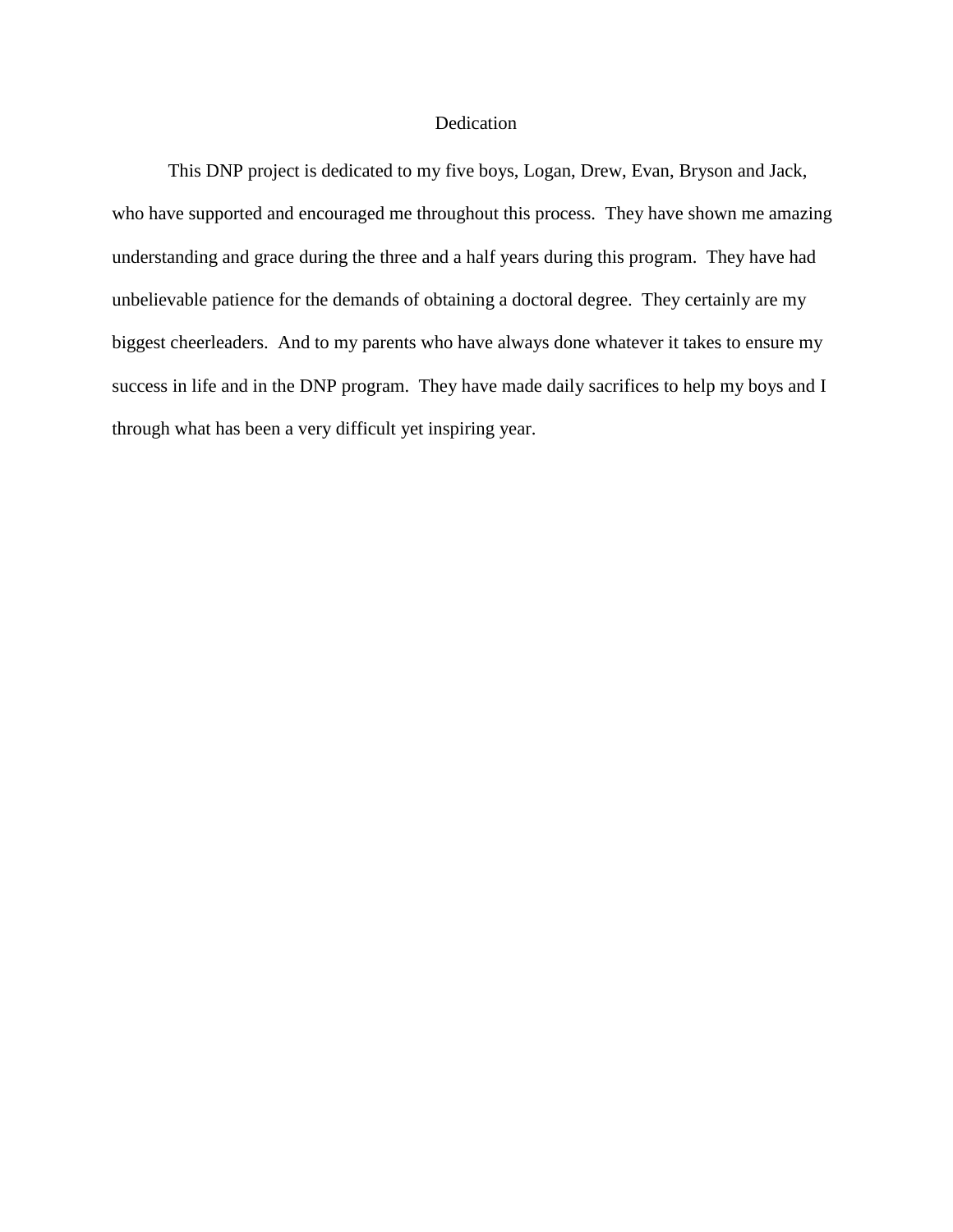#### Acknowledgements

I would like to give a special thanks to my advisor Dr. Leslie Scott who has the special ability to infuse calm into her students. Dr. Scott, you have been a very approachable and open advisor who has always made me feel like I can accomplish my goals in the doctoral program. Although I began my doctoral studies in the FNP track, you were encouraging and open to my decision to transfer to the pediatric track. I will always remember your mentorship as well as your friendship throughout this journey. I would also like to thank my committee members Dr. Dianna Inman and Dr. Karen Hill. Dr. Inman, you encouraged me to complete my project on parent empowerment in the NICU. Your past experiences and passion for parent empowerment programs was the inspiration I needed to pin down a topic and get started. Thank you for your reassurance and connections that allowed me to pursue this topic. Dr. Hill, you were inspiring me long before you knew me. Hearing you speak at my BSN pinning ceremony is an occasion I will always remember. You spoke of nurses at your hospital who were conducting research and making a difference with their patients. At that time I thought working for you and with you would be amazing. Years later, I found myself interviewing with you for a job at your facility. Thank you for believing in me and allowing me to be part of your work family. Thank you for inspiring and mentoring me daily as a leader in our profession.

I would also like to give a special thanks to Baptist Health Lexington Auxiliary board who took the time to listen to my project ideas and financially support the COPE for HOPE project in the NICU. Also, to the Baptist Lexington Institutional Review Board and nursing research office for mentoring me and providing support with this project.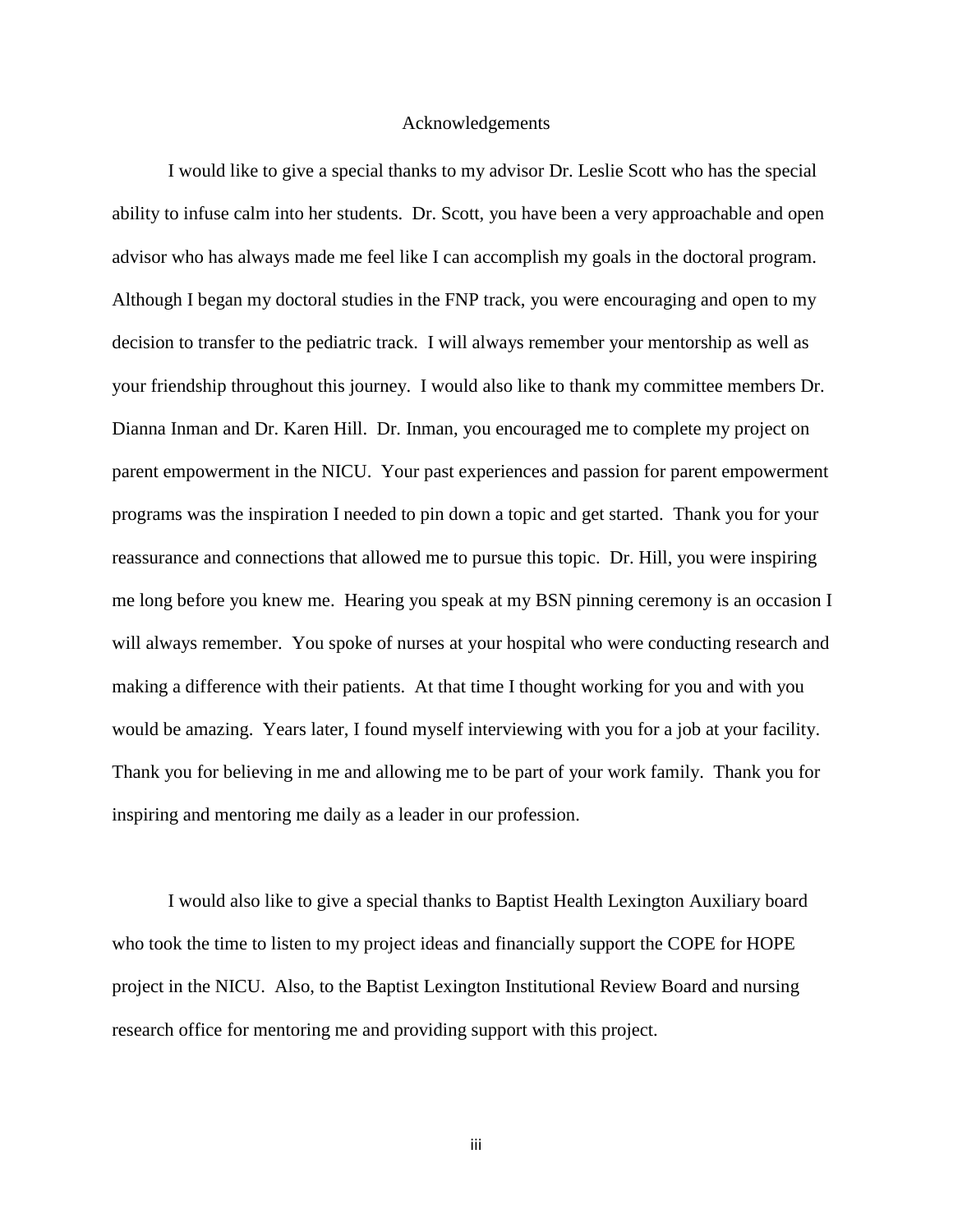# Table of Contents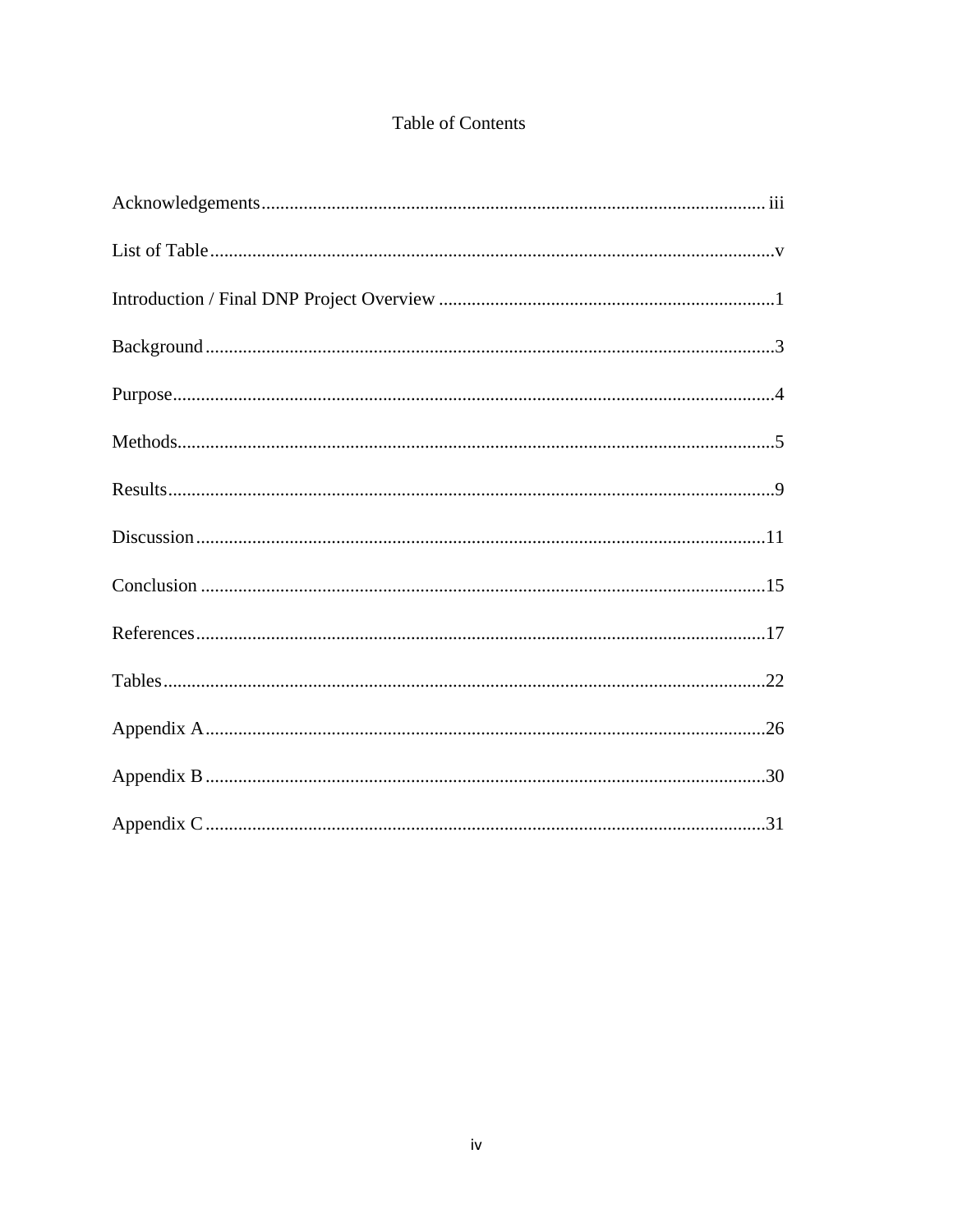# List of Tables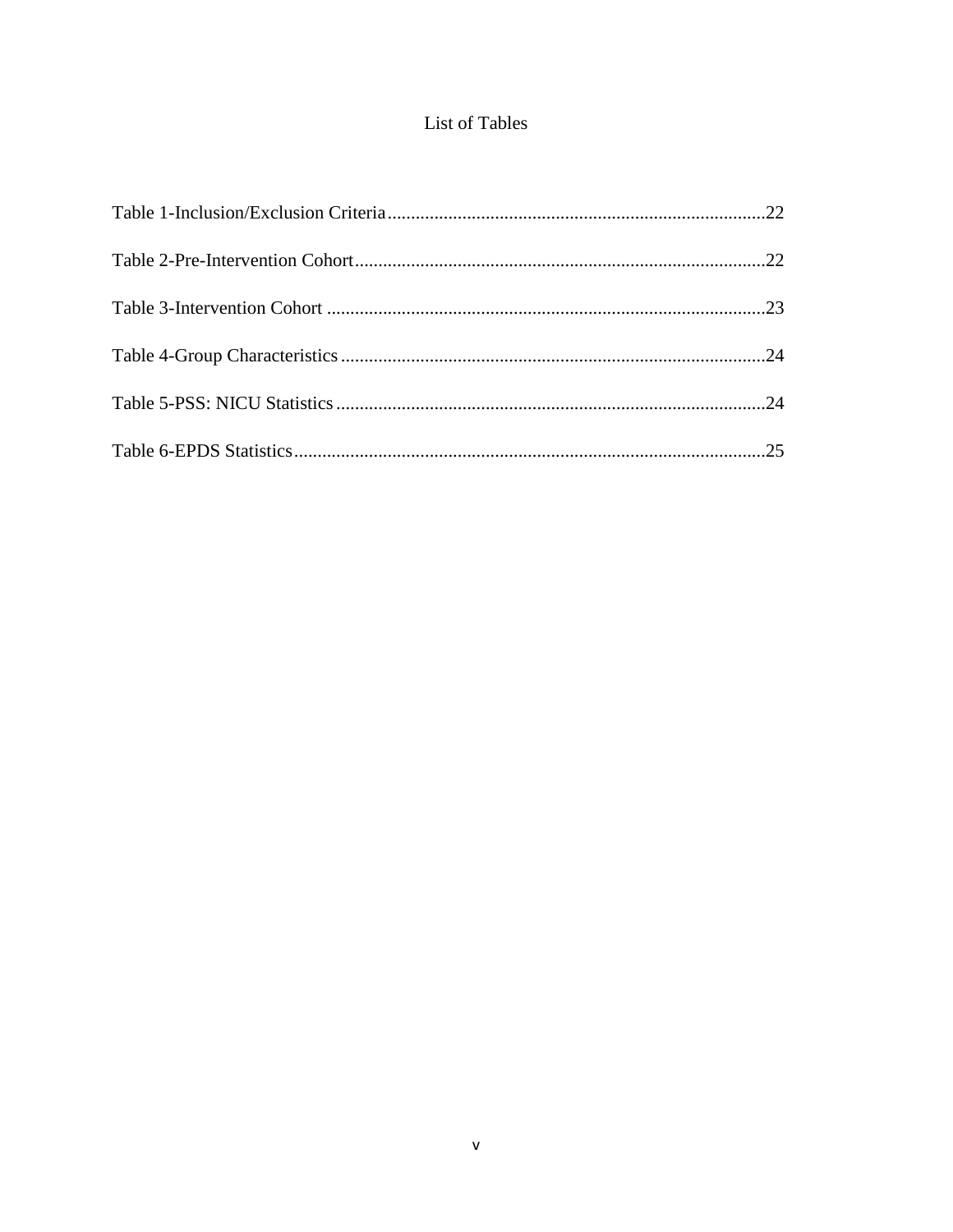Introduction to Final DNP Project

Holly Nieves

University of Kentucky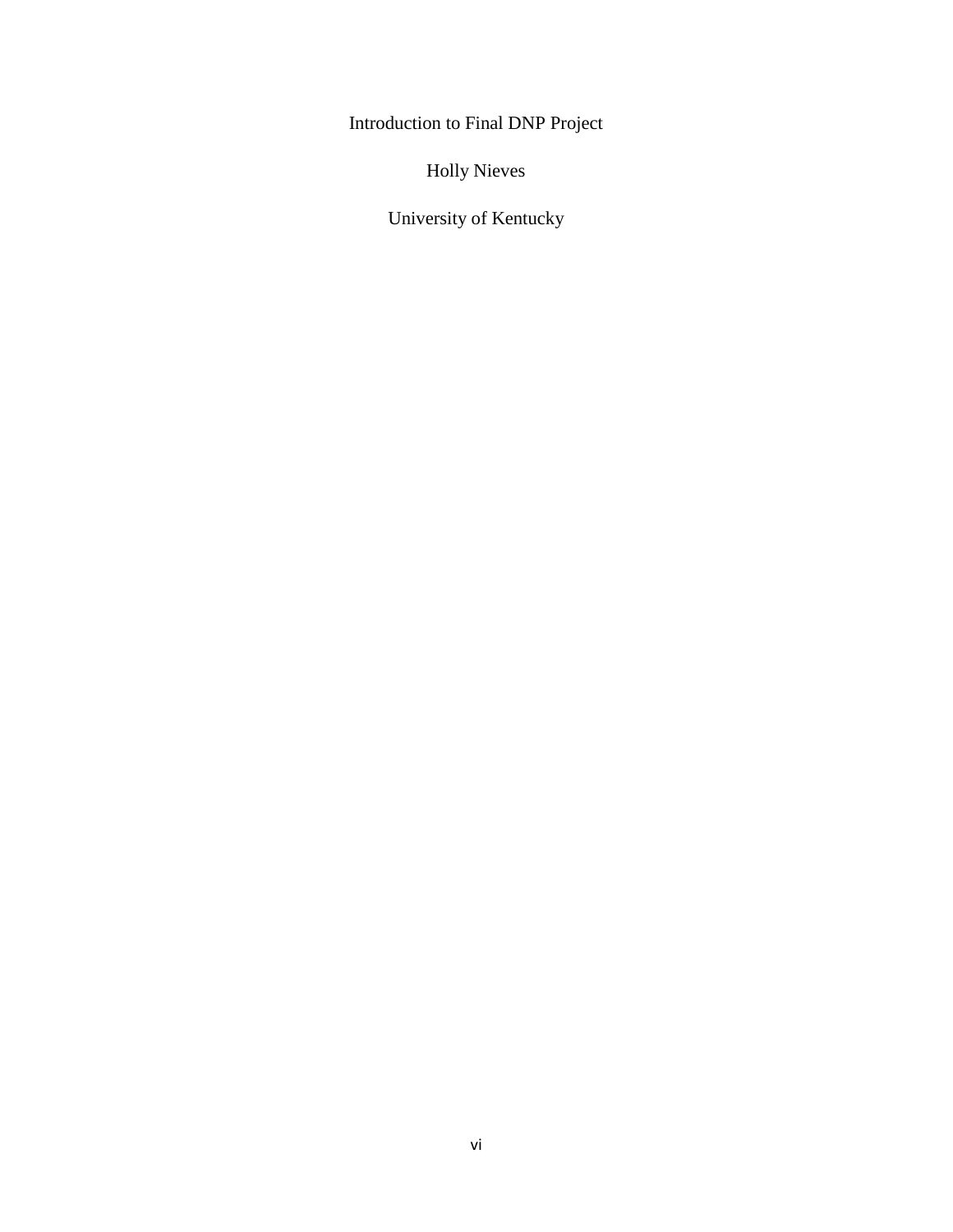In the United States, there are approximately 380,000 infants born prematurely each year, which equals roughly 9.6% of live births (Hamilton, Martin & Osterman, 2016). Since the 1980's, advances in Neonatal Medicine has allowed extremely premature infants to survive, however morbidity remains high, creating a financial and emotional burden on parents and the healthcare system (Melnyk et al, 2006). Premature infants suffer a host of health problems while in the hospital including renal complications, respiratory distress, sepsis, intraventricular hemorrhages, retinopathy of prematurity, feeding intolerance and poor growth (Abitbol & Rodriguez, 2012; McCormick, Litt, Smith & Zupancic, 2011). The health system experiences a cost burden with this population, as the average cost of a preterm hospitalization is approximately \$1,250 to \$2,000 per day (Melnyk et al., 2006). The average stay in the NICU is 25 days, with an estimated cost of \$30,527 for an infant born at 32 weeks gestation (Kirby, Greespan, Kornhauser & Schneiderman, 2007). After discharge, neonatal morbidities continue into the newborn, preschool, school-age and adulthood periods, which include hospital readmissions for respiratory distress, neurodevelopmental delays, intellectual disability, behavioral issues, and mental disorders (McCormick, Litt, Smith & Zupancic, 2011).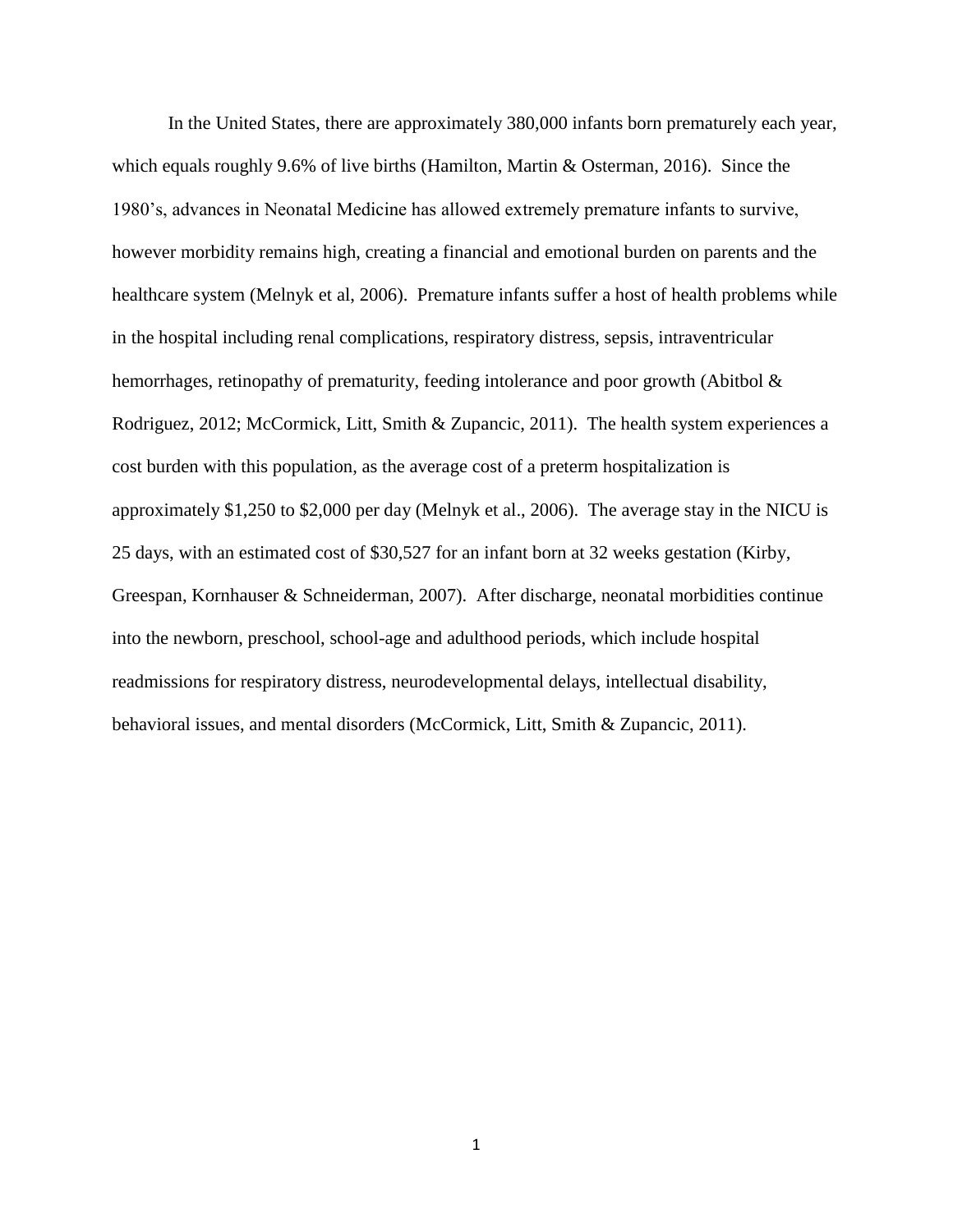The Effect of a Parent Empowerment Program on Length of Stay and Parental Stress in the Neonatal Intensive Care Unit

Holly Nieves

University of Kentucky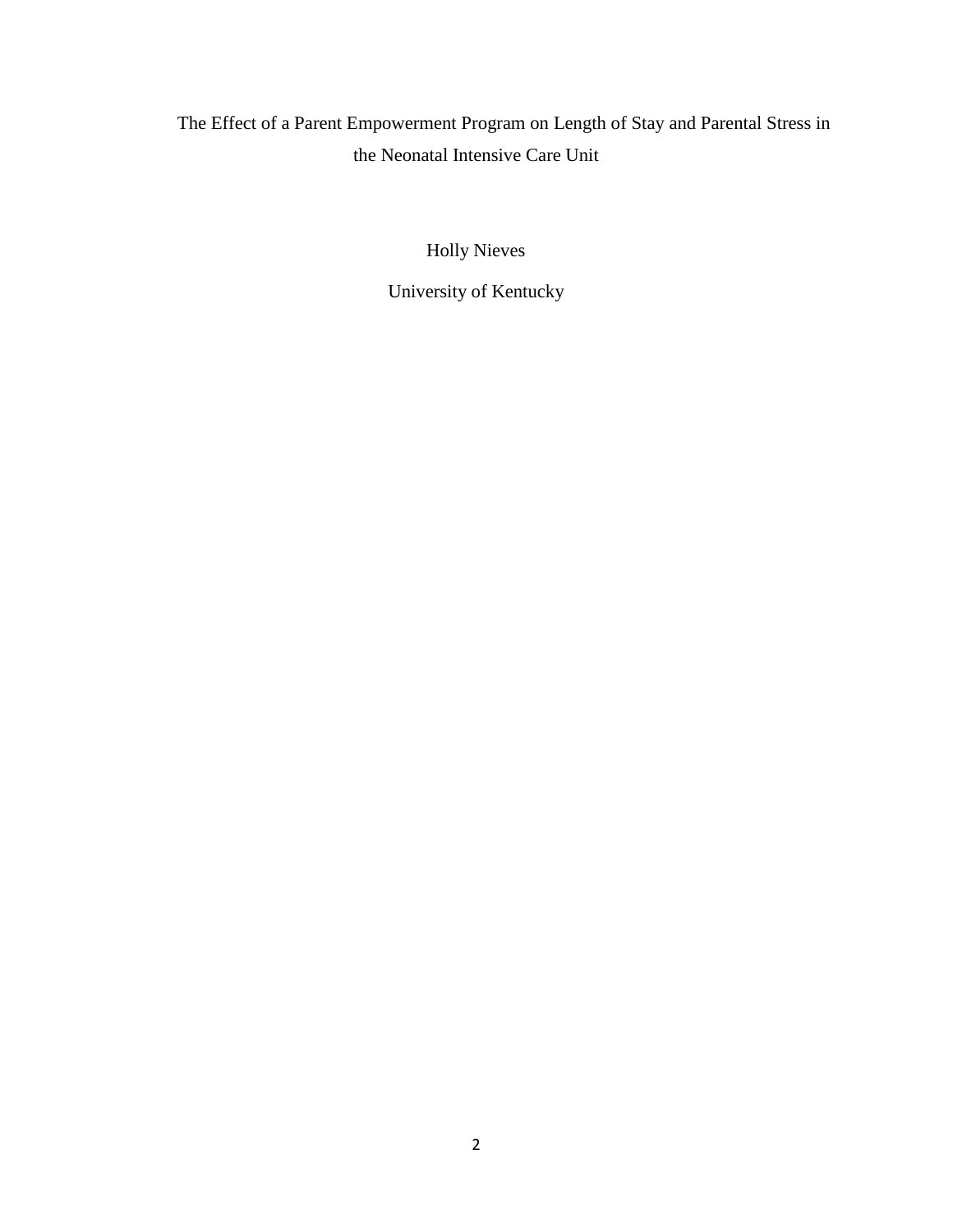#### **Background**

The Institutes of Medicine calculated that the annual cost of prematurity in the United States is greater than 26 billion dollars with the estimated hospitalization costs of 16.9 billion dollars (McCabe, Carrino, Russell & Howse, 2014). Length of stay and cost of hospital days have been scrutinized for several decades. To reduce this burden, and increase neonatal outcomes, many approaches have been researched to decrease length of stay: delayed cord clamping (Mercer et al., 2006), fluconazole prophylaxis preventing candida infections (Kaufman & Manzoni, 2010), antibiotic stewardship to decrease bloodstream infections (Cantey & Milstone, 2015), use of new diagnostic tool to detect sepsis (Brozanski, Jones, Krohn & Jordan, 2006), use of donor breast milk (Kantorowska, Wei, Cohen, Lawrence, Gould & Lee, 2016), incubator weaning (Schneiderman, Kirkby, Turenne & Greenspan, 2008), and standardized documentation (Butler, Firestone, Grow, & Kantak, 2013).

In addition to the morbidities experienced by the premature infant, the parents also endure extreme stress, fatigue, feelings of helplessness, poor parent-infant bonding, knowledge deficits, depression, and anxiety (Jubinville, Newburn-Cook, Hegadoren & Lacaze-Masmonteil, 2012; Chertok, McCrone, Parker & Leslie, 2014). These adverse experiences may ultimately affect the way parents care for their infant, the length of hospitalization, the overall health of the infant, hospital readmission rates, long-term cognitive development of the child, and increased hospital expenditures (Melnyk et al., 2006). Thus addressing ways to mitigate these problems is important to families and the health care system.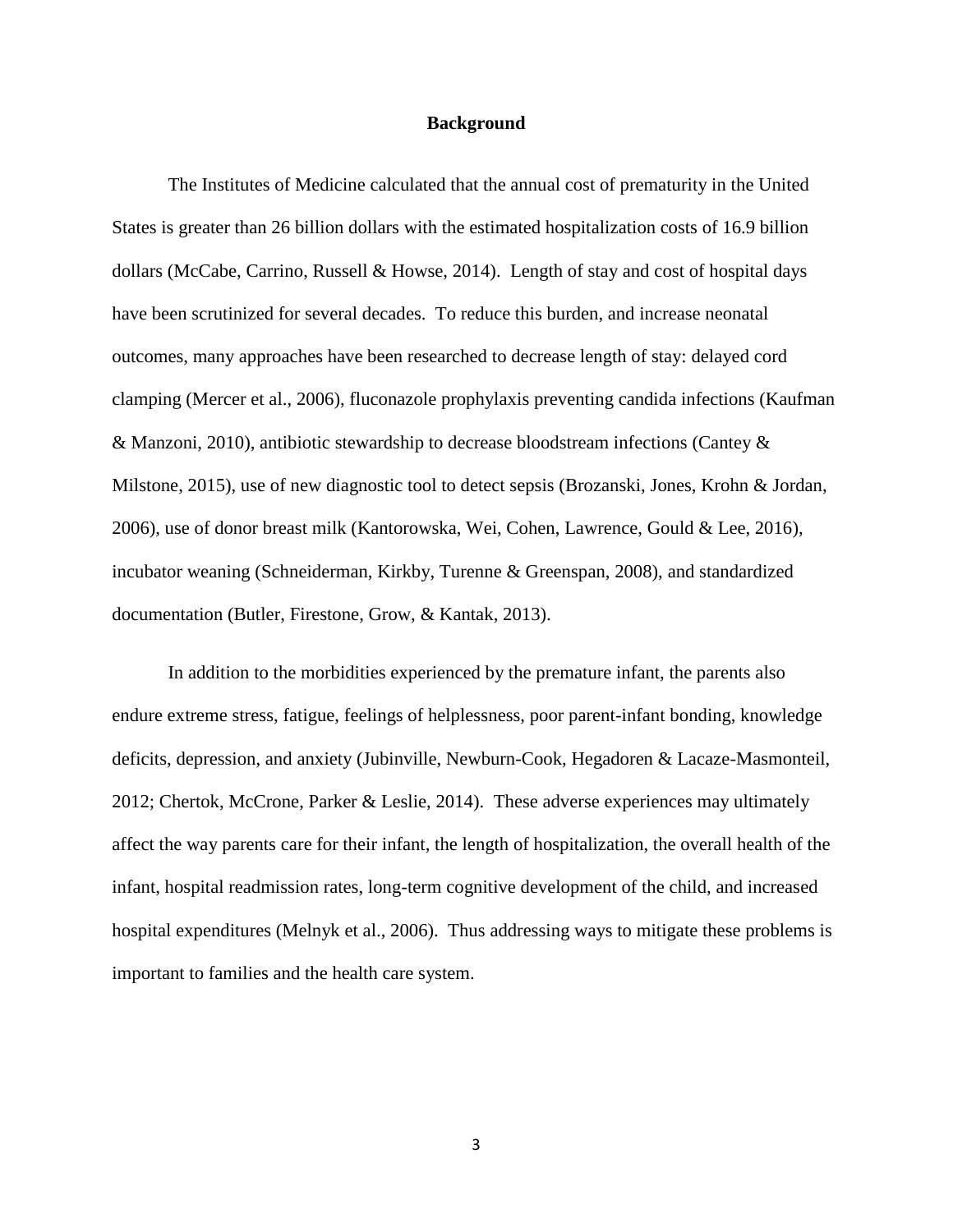#### **Purpose**

To address parent empowerment and the impaired parent-infant dyad due to the stressful NICU environment, neonatal intensive care units can implement clearly defined empowerment and education programs for parents of premature infants to enhance interaction, bonding, knowledge, and facilitate the discharge process. Several variations of parent empowerment programs have been examined including: a 2-phase parent-teaching program (Abdeyazdan, Shahkolahi, Mehrabi & Hajiheidari, 2014), individualized parental intervention by psychologist (Gimenez & Sanchez-Luna, 2015), multi-media programs that are nurse driven (Melnyk et al., 2006; Borimnejad, Mehrnoosh, Fatemi & Haghani, 2013), and a parent group program (Bracht, O'Leary, Lee & O'Brien, 2013). These programs all conclude that providing parental empowerment programs decreases parental stress and increases empowerment.

The Creating Opportunities for Parent Empowerment (COPE) program developed by Bernadette Melnyk provides parental education and empowerment material during the NICU stay in a mixed media format by print and audiotapes. This program is grounded in the selfregulation theory (Johnson, Fieler, Jones, Wlasowicz, & Mitchell, 1997), and the control theory (Carver, 1979), as cited in Melnyk et al., 2001. Melnyk's program has been replicated and shown to decrease parental stress and length of stay in the United States and Iran (Melnyk et al., 2006; Mianaei, Karahroudy, Rassouli, & Tafreshi, 2014; Gonya, Martin, McClead, & Shepher, 2014).

The goal of this project was to implement the COPE for HOPE program in the level three NICU at Baptist Health Lexington and evaluate parental stress, postpartum depression, parental

4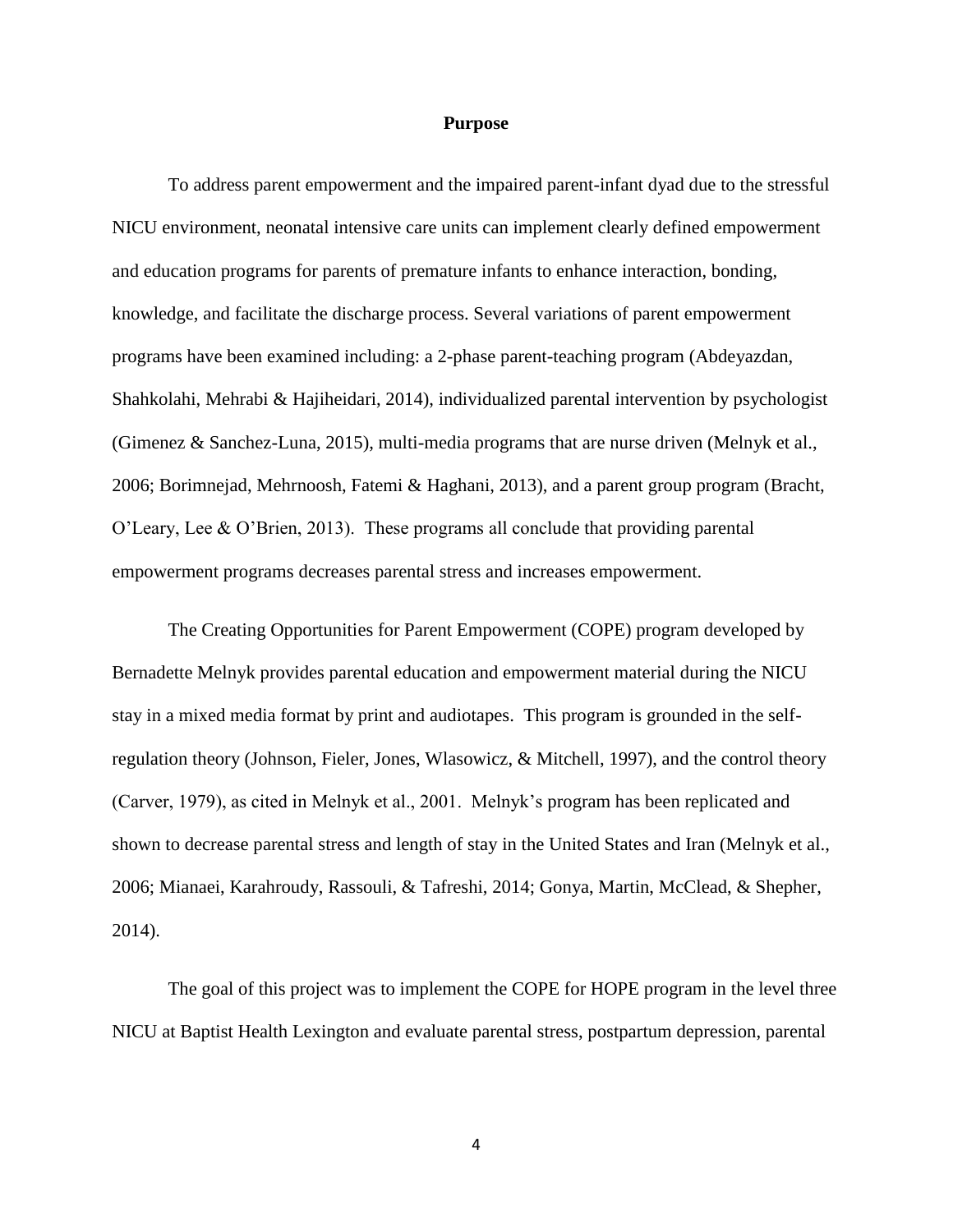satisfaction and length of stay before and after implementation. The following objectives were the main goals of the study:

- 1.) Measure parental stress in parents of premature infants less than 35 weeks, before COPE implementation and after implementation, using the Parental Stressor Scale: NICU (PSS: NICU) (Miles, 2011).
- 2.) Measure maternal depression in moms of premature infants less than 35 weeks using Edinburgh Postnatal Depression Scale (EPDS) before COPE implementation and after implementation (Cox, Holden & Sagovsky, 1987).
- 3.) Measure length of stay in both groups, before and after COPE implementation.
- 4.) Measure parent satisfaction using the Baptist Health Lexington NICU scale at 2-4 weeks after discharge in both pre-implementation and implementation groups.

#### **Methods**

There were two cohorts in this study. Both cohorts were selected using the same inclusion/exclusion criteria (Table 1).

The first cohort included parents enrolled between April  $1<sup>st</sup>$  and June  $30<sup>th</sup>$ , 2017. Parents who met the criteria were approached by the principal investigator and offered to take part in the study. If consent was obtained, the PSS: NICU, EPDS, Baptist Health Lexington Parent Satisfaction Survey, demographic data, and length of stay were collected at certain time frames during the hospitalization (Table 2).

The second cohort in this study began enrolling parents July  $1<sup>st</sup>$  and finished enrolling parents September  $10<sup>th</sup>$ , 2017 using the same inclusion/exclusion criteria. Parents who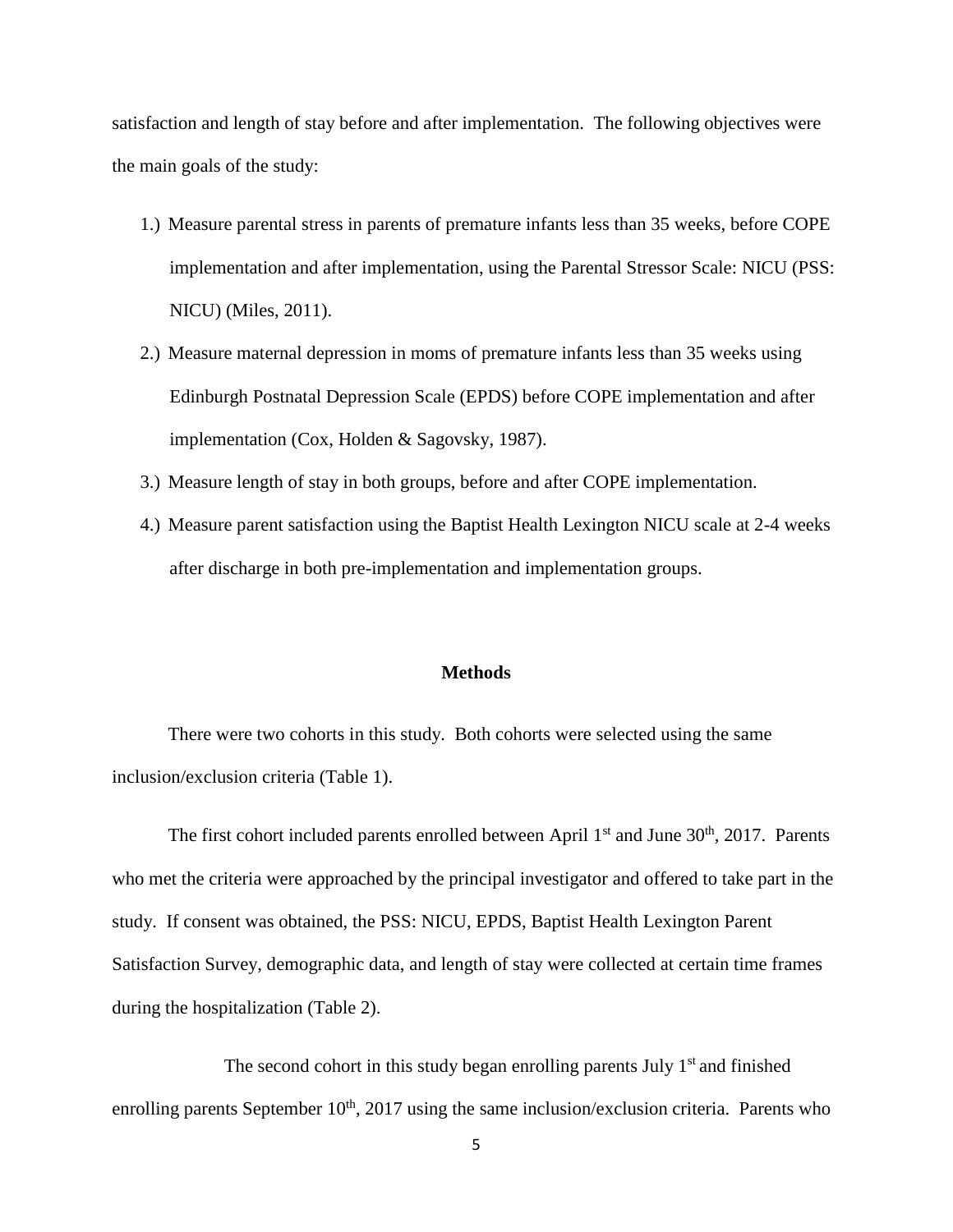met this criterion were approached and offered to take part in the study. The principal investigator of the study obtained consent. If consent was obtained, the same surveys in the preintervention cohort were completed as well as the four COPE for HOPE parent empowerment phases (Table 3).

The COPE for HOPE parent training and education phases were competed at the bedside by specially trained COPE champion nurses. Theses nurses, before the intervention cohort started, completed a one-day Cope for Hope parent empowerment training session lead by Cope for Hope staff member along with the principal investigator. All other nurses in the NICU were given written training materials on the parent empowerment programs so they were familiar with the education and could reinforce what had been taught. Each COPE training session with parents included teaching and activities that focused on increasing parent knowledge, decreasing stress, and increasing parental confidence in parent-infant interactions.

#### **Setting**

Baptist Health is a large healthcare organization throughout Kentucky and southern Indiana. This program was implemented at Baptist Health Lexington in Lexington, KY. This is a level 3 NICU with single patient rooms, with the ability to hold up to 32 babies. This NICU admitted 413 babies in 2016. 58% or 240 of those admissions were premature infants less than 35 weeks. In addition to the nursing staff, the NICU has a dietician, physical therapists, occupational therapists, speech and language therapists, an educator, neonatologists and neonatal nurse practitioners, social workers, lactation and chaplains.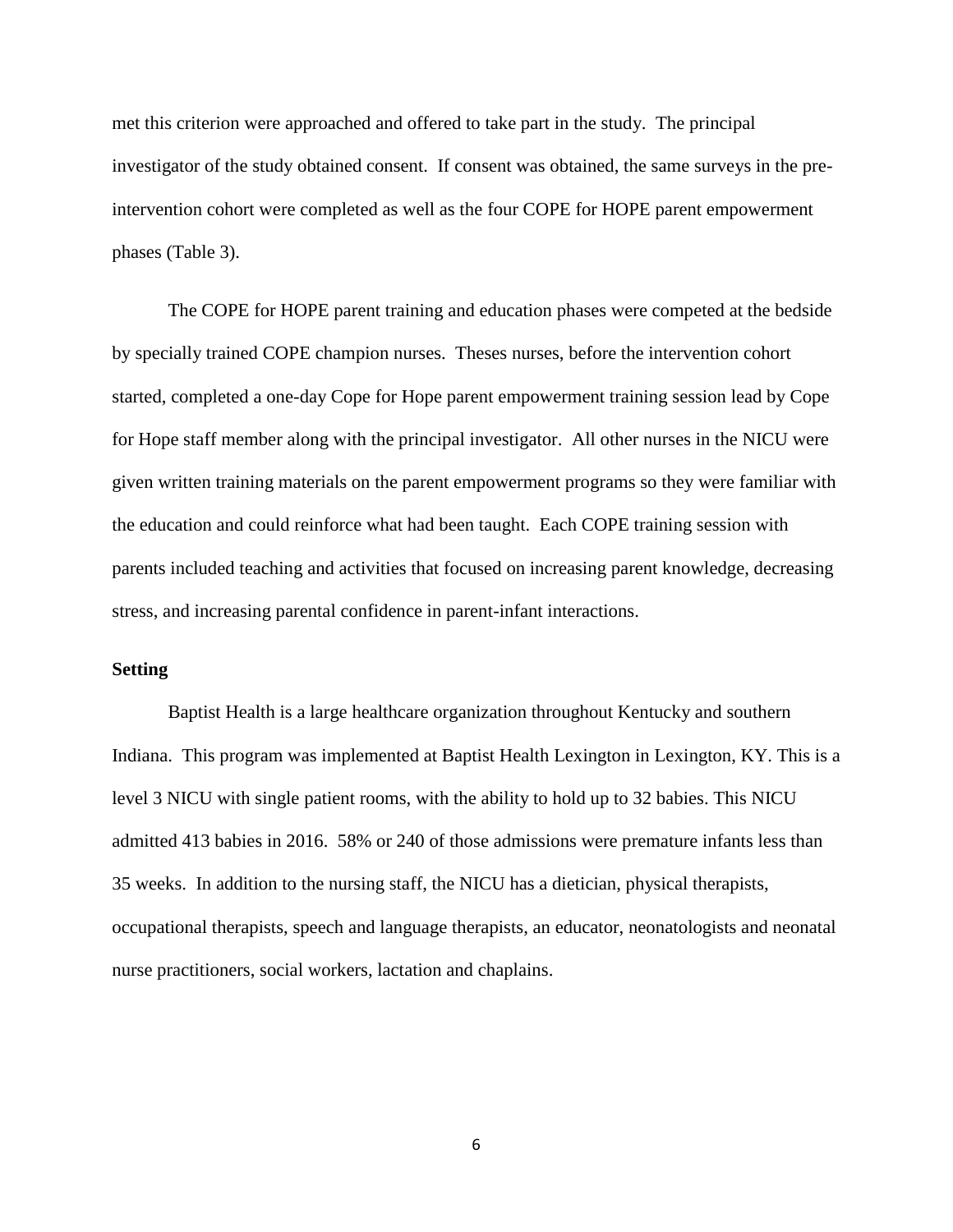#### **Sample**

To examine the effect of the parental empowerment program, the pre-intervention cohort was selected based on a convenience sample. This sample consisted of all babies who were born less than 35 weeks, in the time frame allocated, met inclusion/exclusion criteria, and who consented to participate. The intervention cohort also included a convenience sample including all babies born before 35 weeks and after the intervention was implemented, who met inclusion/exclusion criteria, and who also consented to participate. The sample consisted of 29 parent sets in the pre-intervention group and 20 parent sets in the intervention group.

#### **Data Collection**

Approvals from the University of Kentucky Institutional Review Board and the Baptist Health Lexington Institutional Review Board were obtained prior to the start of the study and the collection of data. After parent sets were enrolled in the study, surveys were given to parents at predetermined timeframes during the infant's hospitalization (See attachments 1-3). Either the principal investigator or the COPE nurses would initiate and collect the surveys from the parents. In addition to surveys, the parents also competed a demographic sheet before discharge. Length of stay was collected from the electronic medical record after discharge.

#### **Primary Measure Outcomes**

To assess parental stress in the NICU, the Parental Stressor Scale: NICU (Miles, 2011) (Attachment 1) was used. This scale has an established construct validity and measures parental stress in 3 dimensions including: 1. Sights and sounds in the NICU; 2. Infant behavior, appearance and treatments; and 3. Parental role alteration. Parents scored their perceived stress on 26 items using a 5 point Likert scale ranging from 1 (no stress) to 5 (extremely stressful). A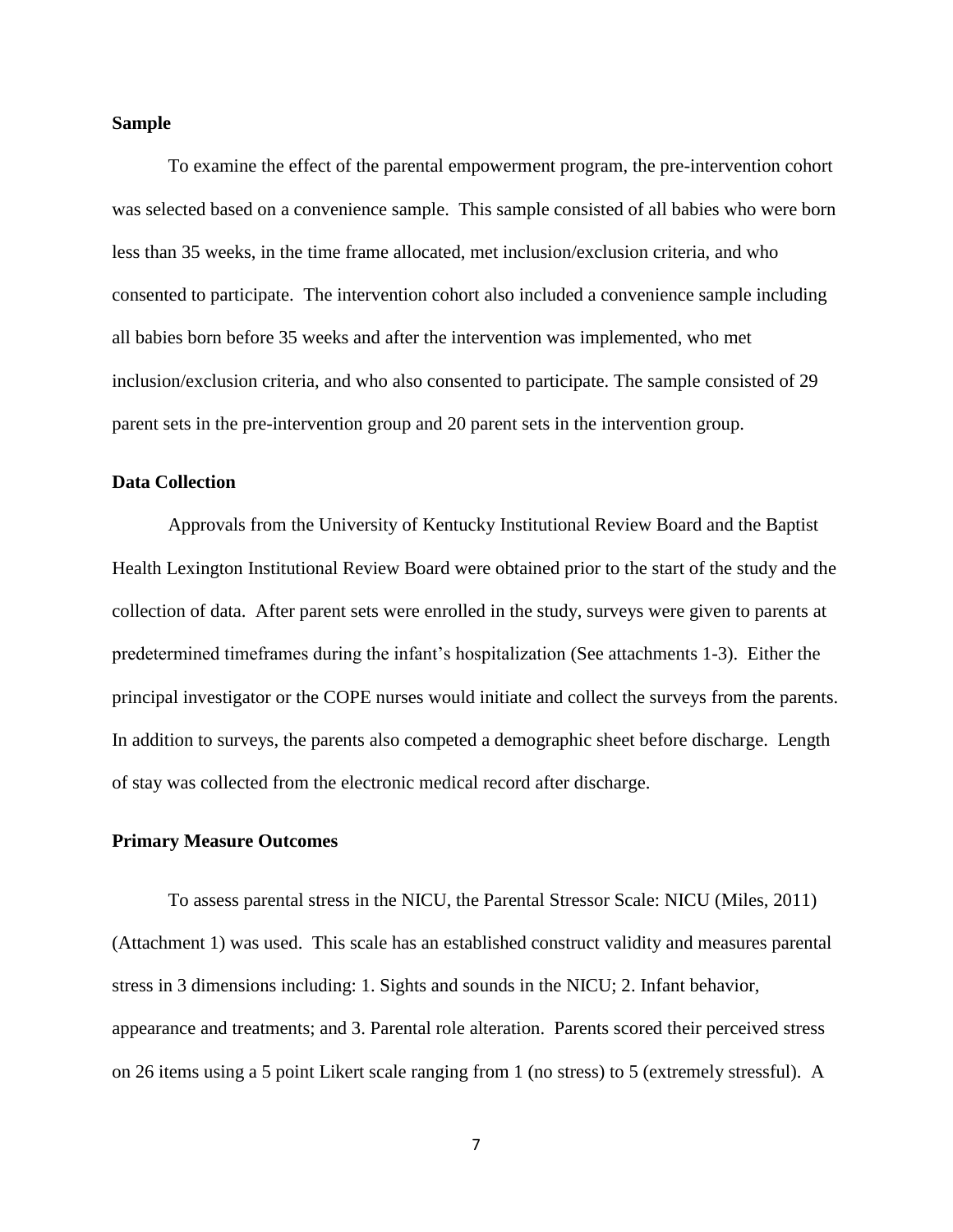higher total score indicated a greater stress level. This survey was given to parents during the first 2 to 4 days of admission into the NICU in both pre-intervention and intervention groups.

Maternal depression was assessed using the Edinburgh Postnatal Depression Scale (EPDS) (Attachment 2) (Cox, 1987). This scale measures postpartum depression in a 10 question survey and indicates how a mother has been feeling during the previous week. The scale has a maximum score of 30 with possible depression in scores of 10 or greater. The questions are designed using a 4 point Likert scale ranging from 0 to 3. This survey was given to mothers 1 to 7 days before their baby's NICU discharge in both pre-intervention and intervention groups.

Parent Satisfaction was measured in both pre-intervention and intervention groups using the Baptist Health Lexington Parent Satisfaction Survey (Attachment 3). This survey was completed 2-4 weeks after discharge by Baptist Health Lexington NICU nurses who placed telephone calls to parents. The survey is a 5 question, 5 point Likert scale survey which measures parental satisfaction with the NICU stay. The survey asks satisfaction questions in regards to the nursing staff, the physician staff, the environment, communication, and preparation for discharge and overall quality of care.

To assess length of stay, the electronic medical record was used for birth date and discharge date. Demographics (Figure 4) of the parents were obtained using a form completed by parents before discharge. This form asked parents age, education level, occupation, and marital status.

8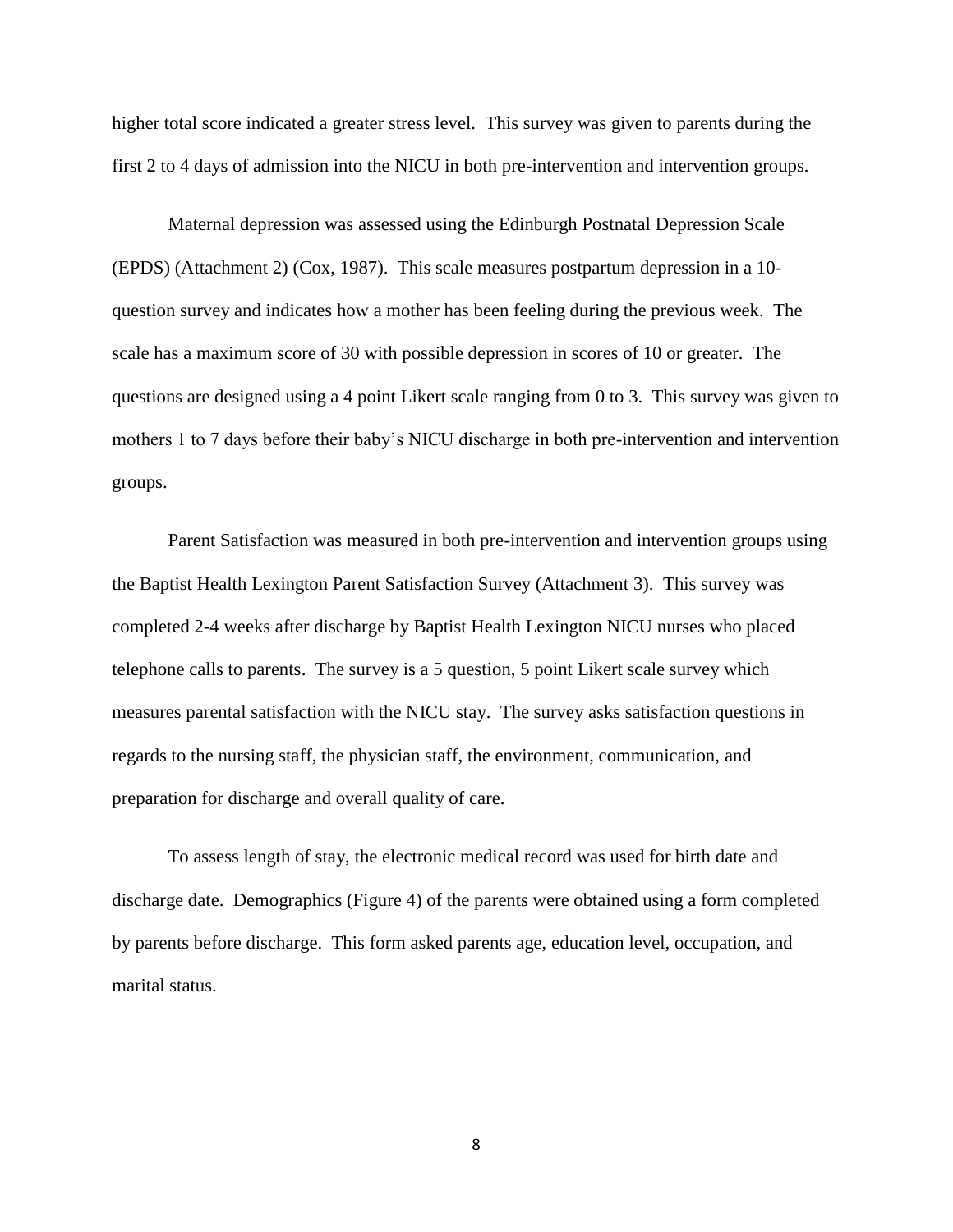#### **Data Analysis**

Descriptive statistics, including frequency distributions, means, and standard deviations were used to describe patients' demographic characteristics as well as parent characteristics. Continuous variables were compared using the Independent Sample *t*-tests. All analysis was conducted using SPSS version 23; an [*alpha*] level of .05 was used for statistical significance throughout.

#### **Results**

#### **Sample Characteristics**

There were a total of 29 parent sets in the pre-intervention group and 20 parent sets in the intervention group. For parents with multiples, the length of stay for the baby with the longest hospitalization was used for length of stay calculations. In the pre-intervention group, a set of twins were transferred out to a level 4 NICU and two infants in the intervention group were transferred out to a level 4 NICU; therefore, the total pre-intervention sample was 28 and the intervention sample was 18.

The demographics of the pre-intervention group and the intervention group were strikingly different. In the pre-intervention group, 48.3% of the infants were male and 51.7% were female. In the intervention group 75% of the infants were male and 25% were female. In addition to gender differences, there were also gestational age differences between the two groups. The mean gestation of the pre-intervention group was 33.28 weeks and the mean gestation of the intervention group was 31.89 weeks (See table 4).

To determine significance between the two groups, a chi square analysis was used to compare gender. There was no statistical difference found between the groups in gender with a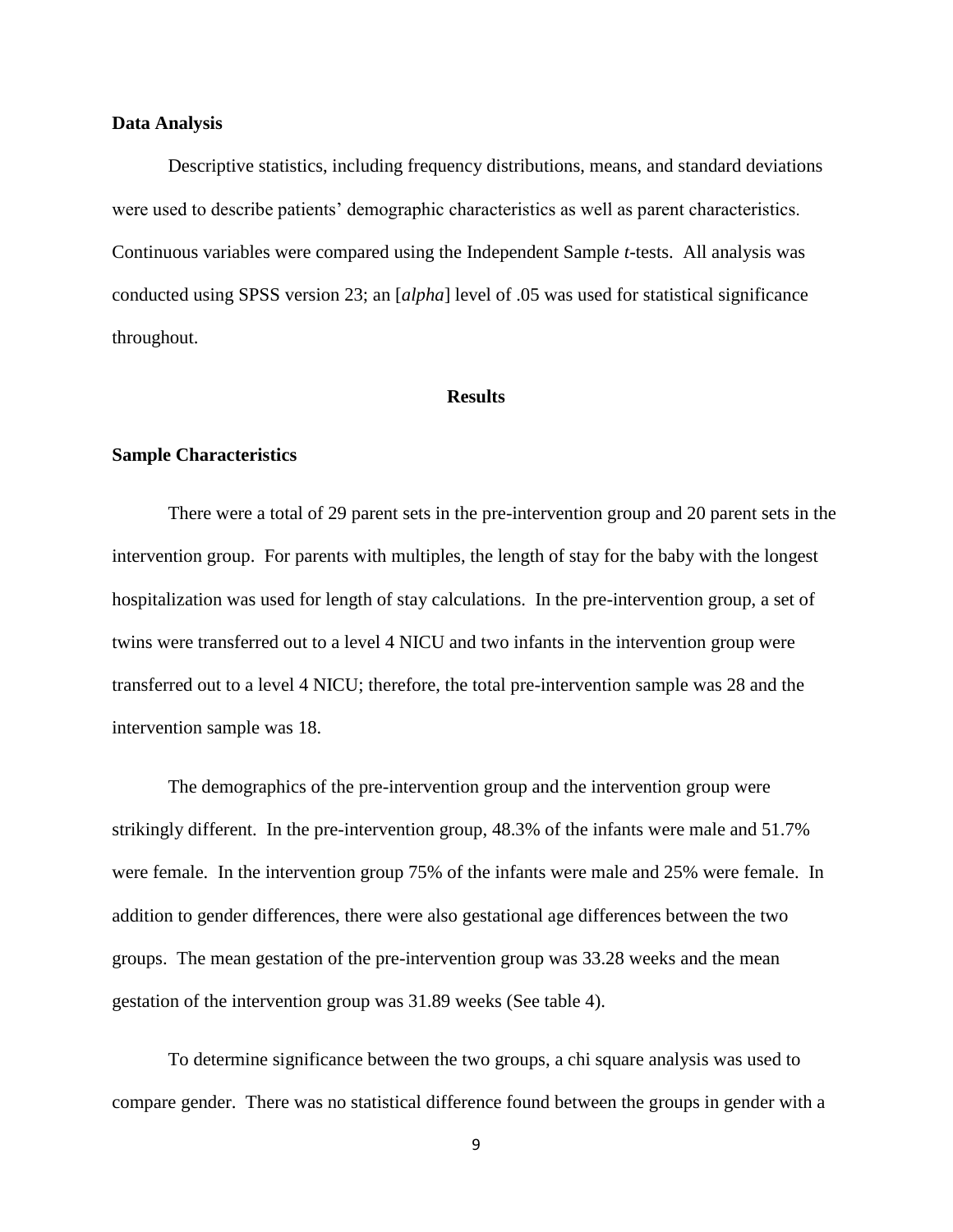chi square statistic of 3.4996 and p of 0.061. To compare gestation between the groups an independent t-test was conducted. There was a significant difference between gestational age in the pre-intervention group  $(M=33.28$  weeks,  $SD=1.47$  and intervention group  $(M=31.89$  weeks,  $SD=2.14$ ; t(31.13), p=0.017). With this statistical difference between the two groups, the intervention phase is known from the literature to be at a disadvantage when examining length of stay, morbidities and mortality.

#### **Length of Stay**

An independent-samples t-test was conducted to compare the length of stay between the pre-intervention and intervention groups. There was no significant difference in length of stay between the pre-intervention group  $(M=24.21$  days,  $SD=15.69$  days) and intervention group  $(M=31.61$  days, SD=15.71 days; t (44), p=0.126). After examining the differences in the group, this length of stay result was not

#### **Parental Stress**

There were 27 parent sets who completed the PSS:NICU in the pre-intervention group and 19 parent sets in the intervention group. There was a significant difference in parental stress between the pre-intervention group (M=63.07, SD=26.4) and intervention group (M=48.36, SD=21.1; t(44), p=0.050).

A one-way between groups analysis of variance was conducted to explore the impact of the COPE program on the parental role as measured by the PSS: NICU. There was a statistically significant difference at the p<0.05 level in parental role score for the pre-intervention compared to the intervention group with a p value of 0.034.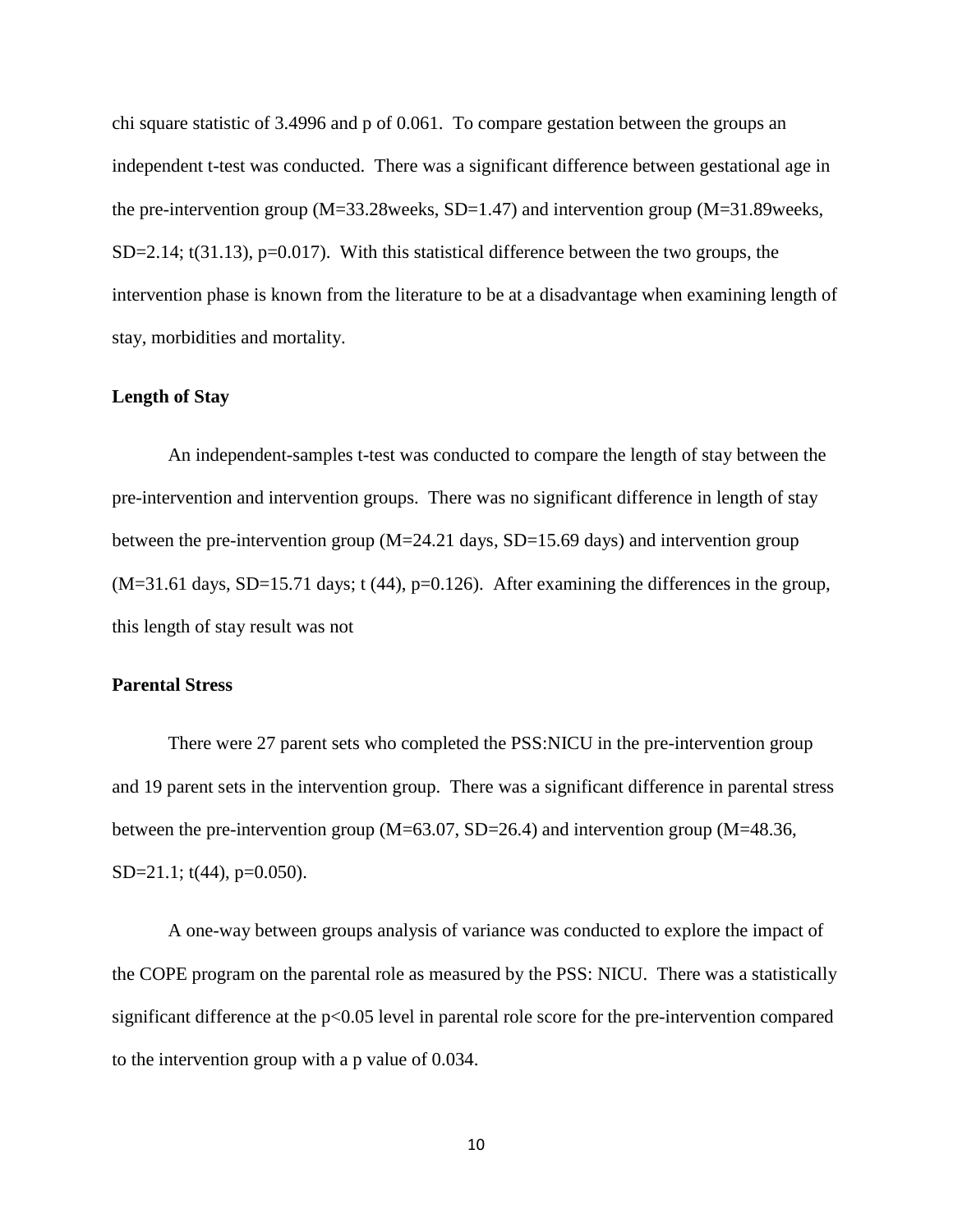### **Maternal Depression**

For the Edinburgh Depression Scale, 23 moms completed the survey in the preintervention group and 16 completed the survey in the intervention group. Although the intervention group overall mean was lower than the pre-intervention group, there was no significant difference between the pre-intervention group (M=6.69, SD=4.19) and the intervention group (M=4.12, SD=4.08, t(37), p= 0.065).

#### **Parental Satisfaction with the NICU**

The parent satisfaction scores were completed on 27 total parent sets. 100% of all the parents in both groups answered five, being most satisfied on four of the five questions. One parent set answered a four on the nurse communication question, where all other parent sets answered a five. These outcomes, with almost perfect results in both cohorts show no differences between the two groups in parental satisfaction with the NICU.

### **Discussion**

This study aimed to better understand the impact of the COPE for HOPE program on length of stay, parental stress, maternal depression and parental satisfaction in the neonatal intensive care unit. Demographic differences in the pre-intervention group and intervention group could give insight into the length of stay results of the study. However, there were important significant results indicated in this study, which has also been seen in other studies, related to parental stress. This significance is important to acknowledge and consider as components of care in the neonatal intensive care unit.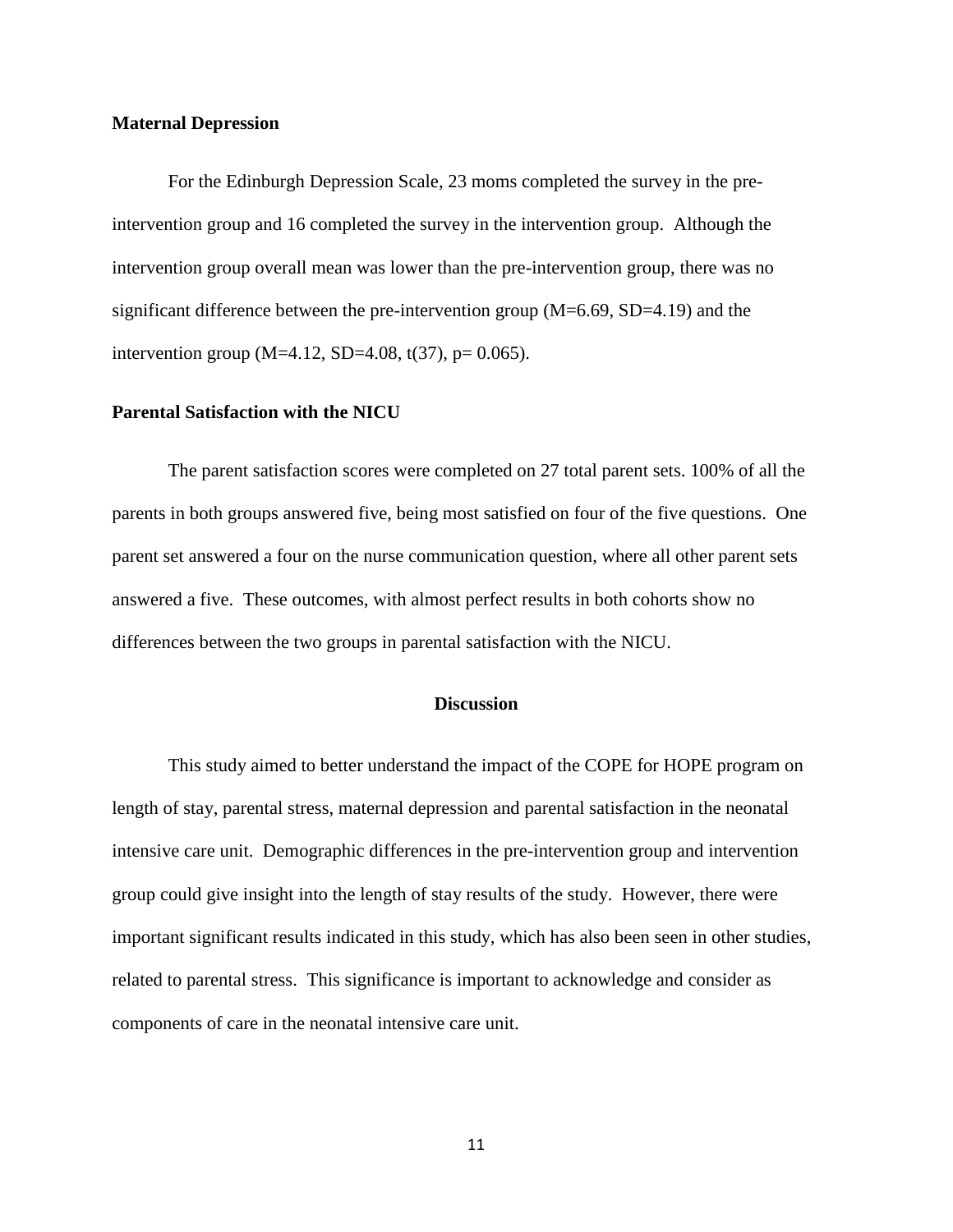#### **Length of Stay and Differences in the Groups**

There were significant differences in the pre-intervention and intervention groups of this study including related to the gestation of the groups. The difference in gestation of 33.28 weeks in the pre-intervention and 31.89 in the intervention group is significant in this population as far as mortality and morbidity and length of stay in the NICU. Survival significantly increases with every week of increase in gestational age (Glass et al., 2015). For this study, there was a statistically significant difference between the two groups in gestational age. In addition to gestation, gender has also been found as a major determinant for morbidity and mortality in the NICU population (Ito, Tamura & Namba, 2017). The intervention group was predominately white males who were younger in gestation than the pre-intervention group. The pre-intervention group was also predominately white, however, there was a near equal mix of males to females. Although no significance was found in gender, the literature reports that male premature infants are at a meaningful disadvantage compared to their female counterparts born at the same gestation (Ito, Tamura & Namba, 2017). These differences in the groups, in addition to the small sample size, could be argued as the reason for the increase in length of stay between the two groups.

#### **Parental Stress**

Parental stress was measured using the PSS: NICU. This tool, with built-in subscales, has been used for decades and has been shown to longitudinally predict depressive symptoms of mothers of premature infants (Miles et al., 2007). In this study the PSS: NICU scores were statistically significantly lower in the intervention group. There was also a statistical significance between the two groups in relation to the parental role subscale. This result is a noteworthy insight to neonatal nursing practice. With implementation of the COPE for HOPE

12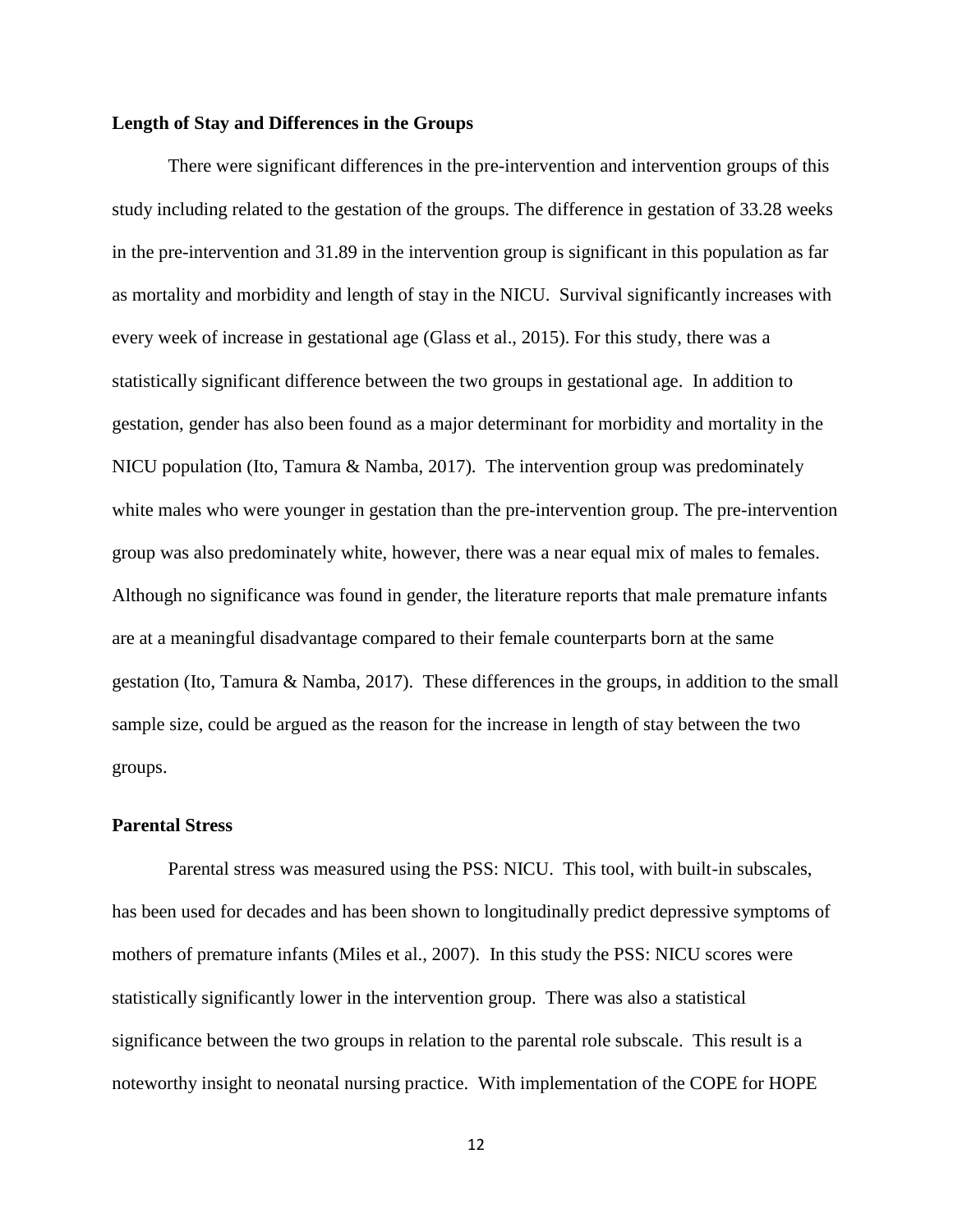program, the parents in the intervention group felt less stress about the NICU environment, the way their baby looked and behaved and treatments in the NICU. More specifically the parents were significantly less stressed about the separation from their infant in the NICU, not being able to feed their infant, not being able to care for their baby, not being able to hold their baby, less feelings of helplessness, and not having alone time with their baby.

#### **Maternal Depression**

Although not statistically significant, the maternal depression scores in the intervention group were lower than those in the pre-intervention group. Again, there may have been statistical significance found with a larger sample size.

### **Parental Satisfaction**

Parental satisfaction was the same across the two groups of this study. Both groups consistently answered a 5 on all the questions. However, one parent did answer a 4 on one question related to nurse communication. These homogenous results indicate that the survey may not be an effective way to measure parent satisfaction as no difference was found within or between the groups. This scale, engineered by the nurses in the neonatal intensive care unit may not be the best way to gauge parental satisfaction going forward.

#### **Limitations**

Several limitations were identified in the design of the study. Due to time constraints of data collection and analysis, the intervention group enrollment was halted 3 weeks earlier than anticipated. Instead of enrolling patients throughout the entire month of September, enrollment was stopped after the first week. This gave way to a smaller sample size in the intervention group and possibly affected some of the results.

13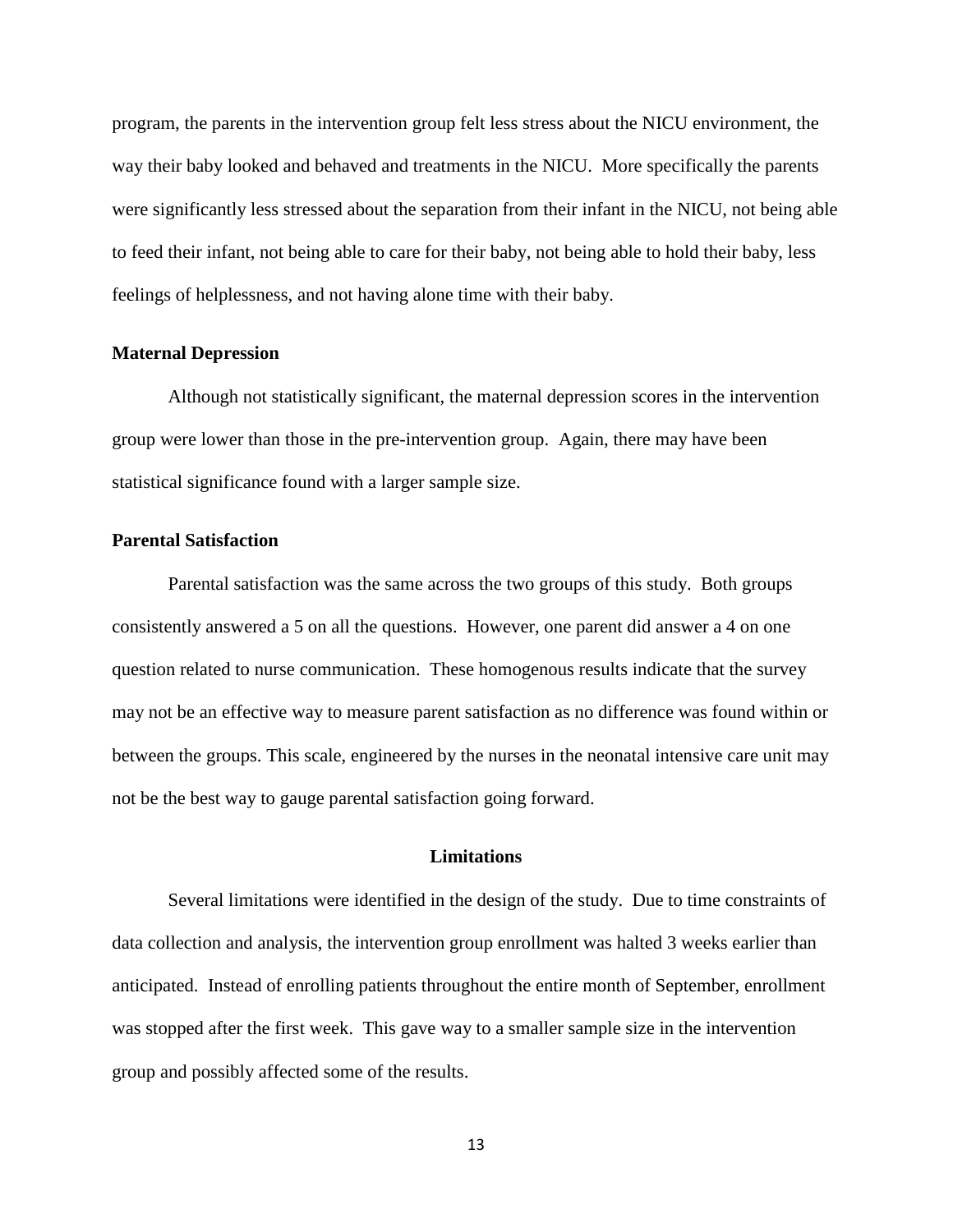The intervention group was the first group of parents taught by the COPE for HOPE champion nurses. The COPE nurses were still learning the best approaches and becoming familiar with the content when the intervention group was enrolled. After months of teaching COPE sessions, the champion nurses would be expected to make a greater impact with parents as their teaching skills will improve and become more effective. This could be a limitation of the study and a greater effect in the variables could be noticed after the program has been implemented for a longer time frame.

Another limitation of the study could be the design of the parent satisfaction surveys. These surveys were designed by the nurses in the Baptist Lexington NICU as a tool to use for internal measure of parent satisfaction. In addition to the nurses being the designer of the survey, they are also performing the call to parents after discharge. Parents may not feel comfortable sharing negative feedback with nurses they know from the NICU stay. This could explain why both groups were almost 100% alike with no difference between the groups.

The design of the COPE teaching sessions in the Baptist ICU could also be a limitation of the study. The specially trained COPE nurses completed the teaching sessions and interventions with the parents during their normally scheduled days to work in the unit. Although the sessions with the parents were not designed to last longer than 10 to 15 minutes, this was done in addition to the nurses' normal responsibilities, so there may have been times when the nurse felt rushed to complete the COPE sessions due to other job responsibilities. This may have decreased the total benefit for parents in relation to stress, depression, and ultimately length of stay.

#### **Recommendations for future studies**

Recommendations for future studies include additional approaches to parent empowerment as well as different ways to facilitate the COPE for HOPE program. In the NICU,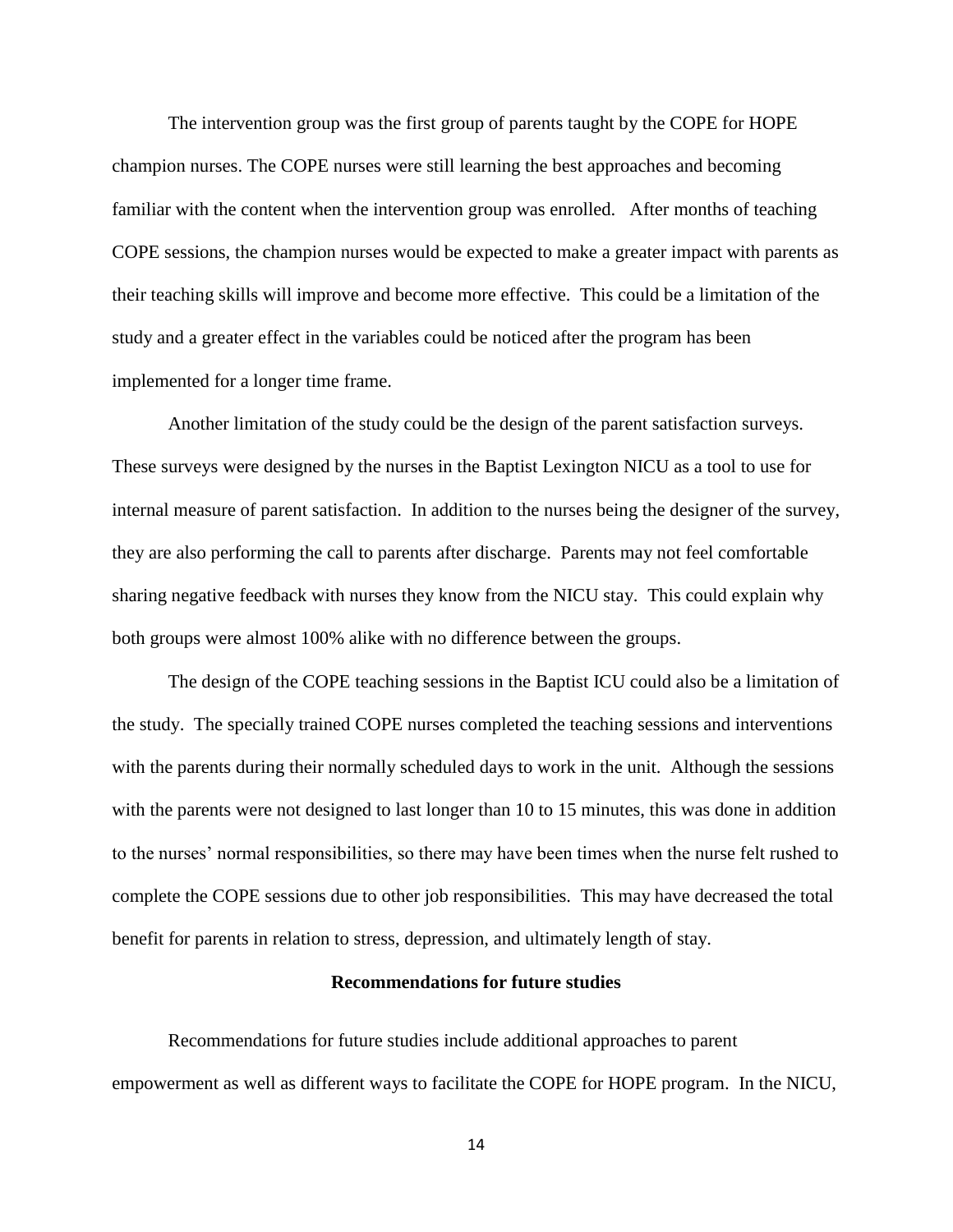the providers and nurses are traditionally focused on the physiologic wellbeing of the patient. However, more research is indicating that the health of the parents is also important and could affect the outcomes of the NICU patient. Identifying a way to incorporate parent empowerment activities and teaching into the workflow of the NICU would be meaningful as most NICU's are charged with maintaining a certain productivity level; unfortunately, this program requires more time from the bedside nurse. Another recommendation would be to use a parent satisfaction tool that would represent a better picture of parental hospital satisfaction. In addition to a different tool, having different personnel complete the survey could also help with more accurate results.

Completing a study in the NICU after the COPE program has been implemented for a longer period of time would be a recommendation for a future study. A greater effect on the variables would be likely with nurses who are more comfortable with the program.

Designing a study that would track parental stress and depression throughout the first year of life would be another recommendation. Collecting information during the entire first year could give insight into more meaningful results of early parent empowerment in the NICU.

#### **Conclusion**

Empowering and educating parents about their premature infant using the COPE for HOPE program appears to have decreased the parental stress of parents of premature infants in the neonatal intensive care unit, and more specifically their parental role. These results support the importance of family centered care and the parental role in the neonatal intensive care unit. Supporting parents and decreasing the barriers that are often felt by parents in the NICU remain an important problem that NICU personnel must overcome. The results of this study, in addition to other studies on this program substantiate the fact that parents in the NICU need support and

15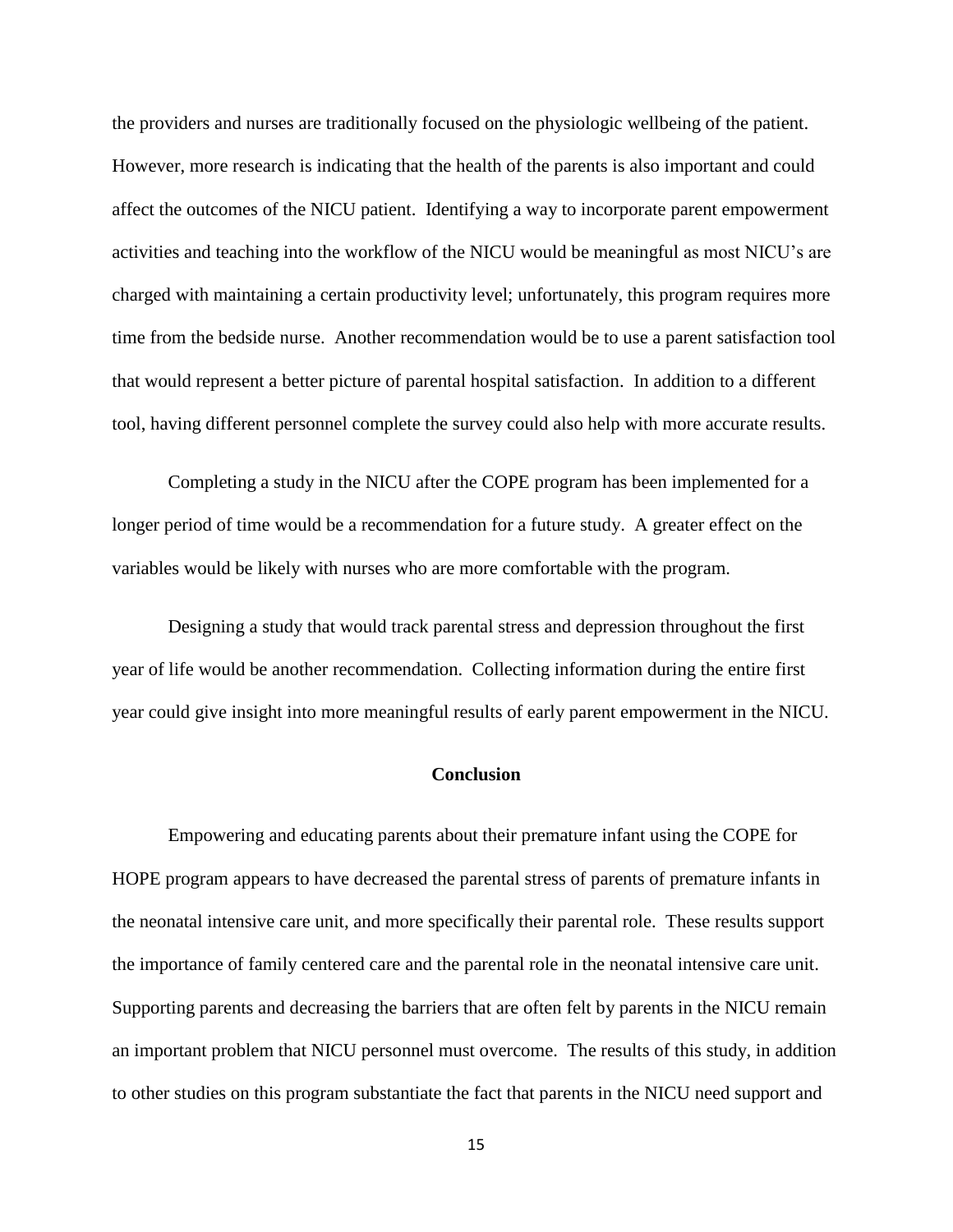guidance from the staff. Parent empowerment programs should continue to be researched and designed in a way that coincides with the bedside nurses existing responsibilities.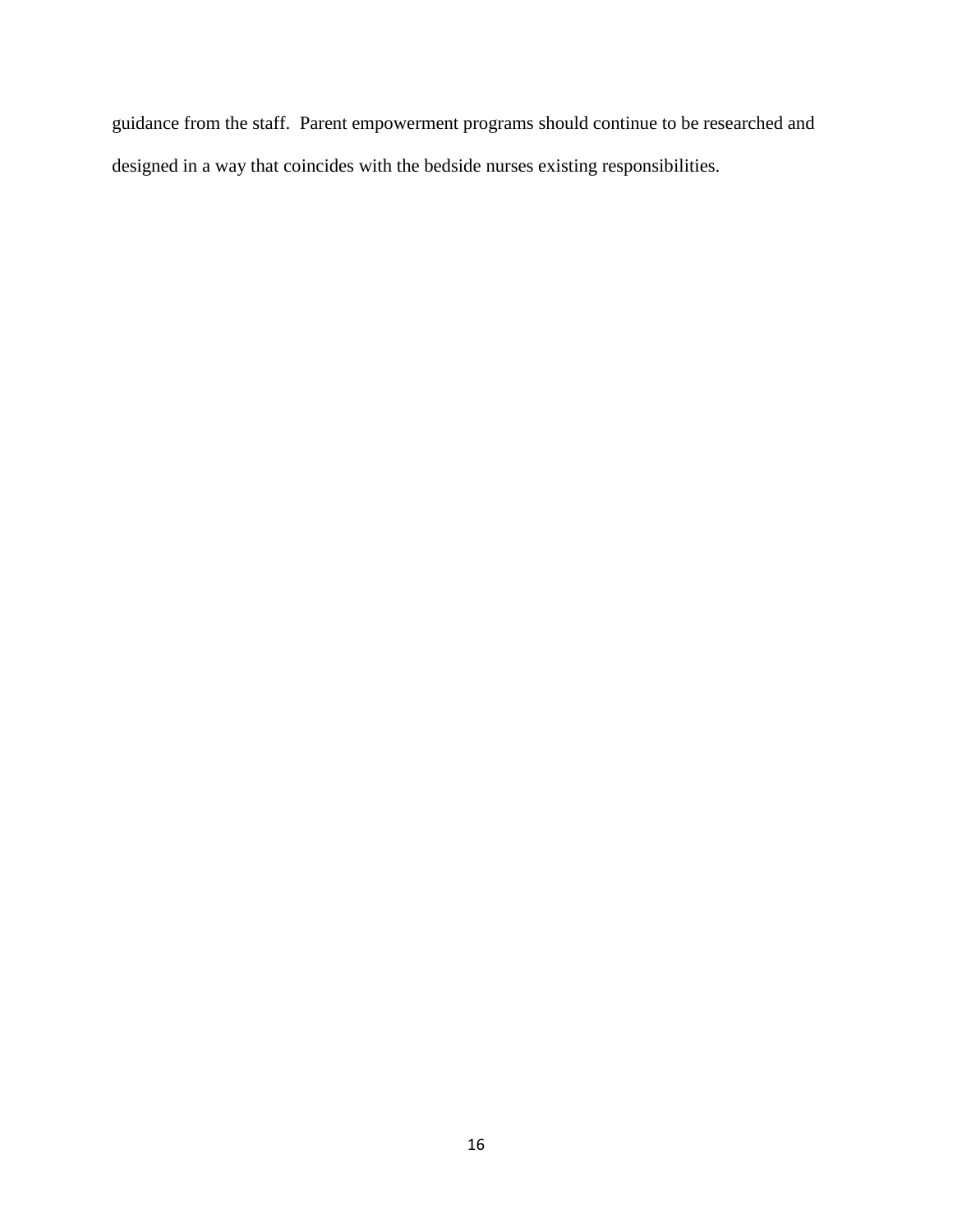#### References

- Abdeyazdan, Z., Shahkolahi, Z., Mehrabi, T. & Hajiheidari, M. (2014). A family support intervention to reduce stress among parents of preterm infants in neonatal intensive care unit. *Iranian Journal of Nursing and Midwifery Research, 19*(4), 349-353.
- Abitbol, C. & Rodriguez, M. (2012). The long-term renal and cardiovascular consequences of prematurity. *Nature Reviews Nephrology, 8,* 265-274.
- Bender, G., Koestler, D., Ombao, H., McCourt, M., Alskinis, B., Rubin, L. & Padbury, J. (2013). Neonatal intensive care unit: Predictive models for length of stay. *Journal of Perinatology, 33,* 147-153.
- Borimnejad, L., Mehrnoosh, N., Fatemi, N. & Haghani, H. (2013). Impacts of creating opportunities for parent empowerment on maternal stress: A quasi-experimental study. *Iranian Journal of Nursing and Midwifery Research, 18*(3), 218-221.
- Bracht, M., O'Leary, L., Lee, S. & O'Brien, K. (2013). Implementing family-integrated care in the NICU. *Advances in Neonatal Care, 13*(2), 115-126.
- Brozanski, B., Jones, J., Krohn, M., & Jordan, J. (2006). Use of polymerase chain reaction as a diagnostic tool for neonatal sepsis can result in a decrease in use of antibiotics and total neonatal intensive care unit length of stay. *Journal of Perinatology, 26,* 688-692.
- Butler, J., Firestone, K., Grow, J., & Kantak, A. (2013). Standardizing documentation and the clinical approach to apnea of prematurity reduces length of stay, improves staff satisfaction, and decreases hospital costs. *Joint Commission on Quality & Patient Safety, 39*(8), 263-269.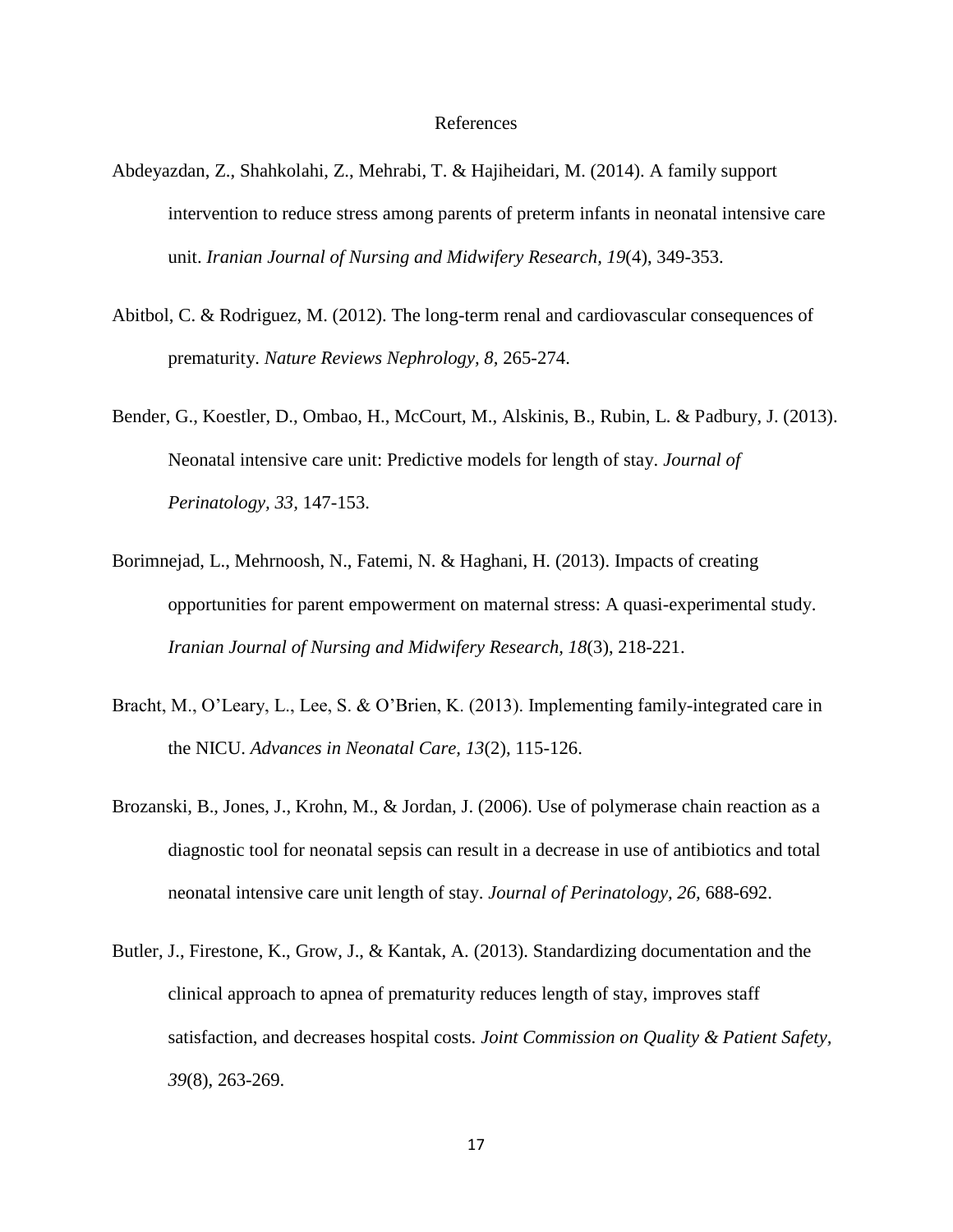Cantey, J. & Mileston, A. (2015). Bloodstream infections. *Clinical Perinatology, 42,* 1-16.

- Chertok, I., McCrone, S., Parker, D., & Leslie, N. (2014). Review of interventions to reduce stress among mother of infants in the NICU. *Advances in Neonatal Care, 14*(1), 30-37.
- Cox, J., Holden, J. & Sagovsky, R. (1987). Detection of postnatal depression: Development of the 10-item Edinburgh Postnatal Depression Scale, *British Journal of Psychiatry, 150,* 782-786.
- Cleveland, L. (2008). Parenting in the neonatal intensive care unit. *The Association of Women's Health, Obstetric and Neonatal Nurses, 37,* 666-691.
- Davis, L., Edwards, H., Mohay, H. & Wollin, J. (2003). The impact of very premature birth on the psychological health of mothers. *Early Human Development, 73,* 61-70.
- Gavin, N., Gaynes, B., Lohr, K., Meltzer-Brody, S., Gartlehner, G. & Swinson, T. (2005). Perinatal depression a systematic review of prevalence and incidence. *Obstetrics & Gynecology, 106*(5), 1071-1083.
- Gimenez, E. & Snachez-Luna. (2015). Providing parents with individualized support in a neonatal intensive care unit reduced stress, anxiety and depression. *Acta Paediatrica, 104,* 300-305.
- Glass, H., Costarino, A., Stayer, S., Brett, C., Cladis, F. & Davis, P. (2015). Outcomes for extremely premature infants. *Anesthesia & Analgesia, 120*(6), 1337-1351.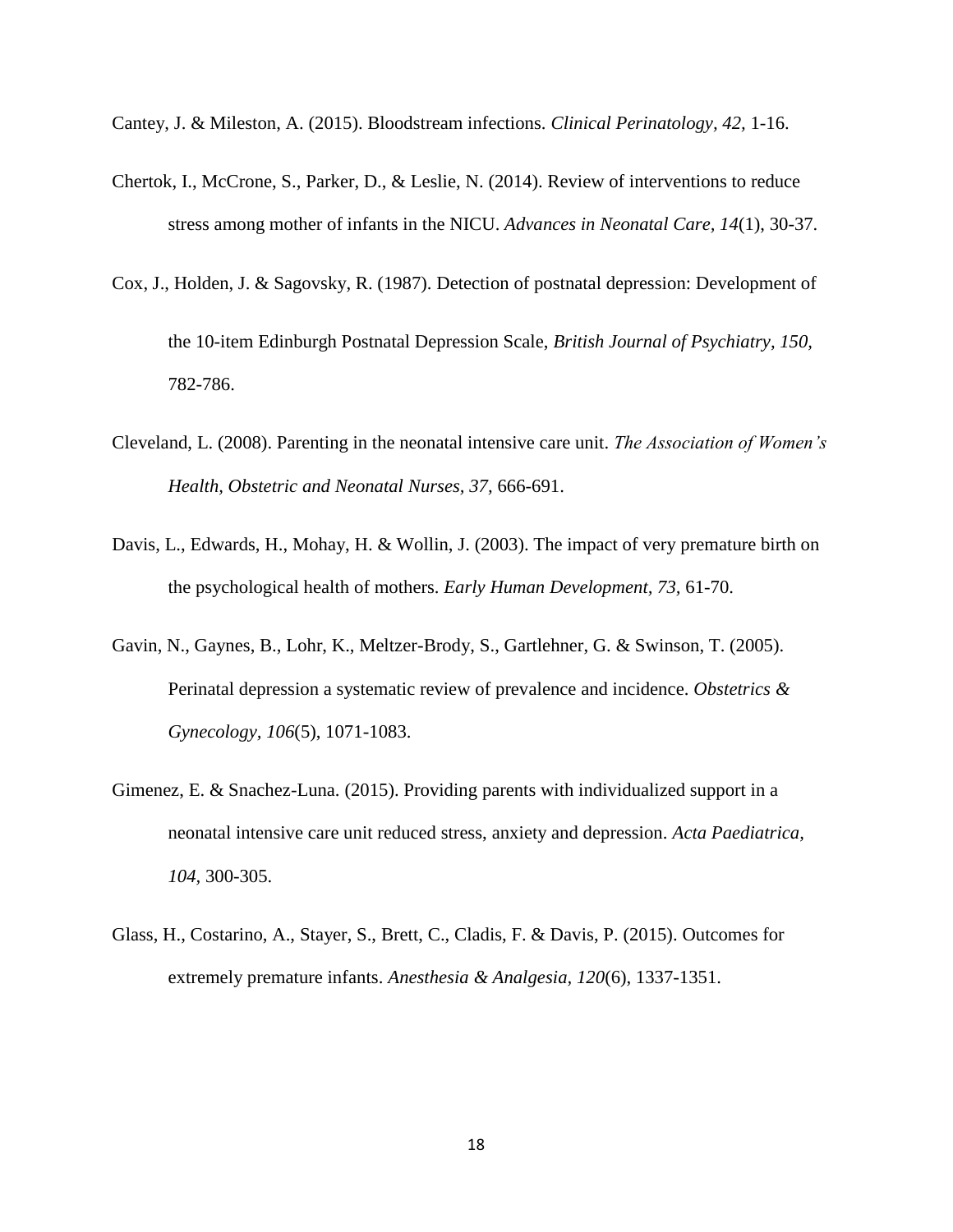- Gonya, J., Martin, E., McClead, R., & Shepherd, E. (2014). Empowerment programme for parents of extremely premature infants significantly reduced length of stay and readmission rates. *Acta Paediatrica, 103*(7), 727-731.
- Hamilton, B., Martin, J. & Osterman, M. (2016). Births: Preliminary data for 2015. *National Vital Statistics, 65*(3), 1-14.
- Hodek, J., Schulenburg, J. & Mittendorf, T. (2011). Measuring economic consequences of preterm birth-methodological recommendations for the evaluation of personal burden on children and their caregivers. *Health Economics Review, 1*(6), 1-10.
- Ito, M., Tamura, M. & Namba, F. (2017). Role of sex in morbidity and mortality of very premature neonates. *Pediatrics International, 59,* 898-905.
- Jubinville, J., Newburn-Cook, C., Hegadoren, K., & Lacaze-Masmonteil, T. (2012). Symptoms of acute stress disorder in mothers of premature infants. *Advances in neonatal care, 12*(4), 246-253.
- Kantorowska, A., Wei, J., Cohen, R., Lawrence, R., Gould, J. & Lee, H. (2015). Impact of donor breast milk availability on breast milk use and necrotizing enterocolitis rates. *Pediatrics, 137*(3), 1-8.
- Kaufman, D. & Manzoni, P. (2010). Strategies to prevent invasive candida infection in extremely preterm infants. *Clinical Perinatology, 37,* 611-628.
- Kirby, S., Greenspan, J., Kornhauser, M & Schneiderman, R. (2007). Clinical outcomes and cost of the moderately preterm infant. *Advances in Neonatal Care, 7*(2), 80-87.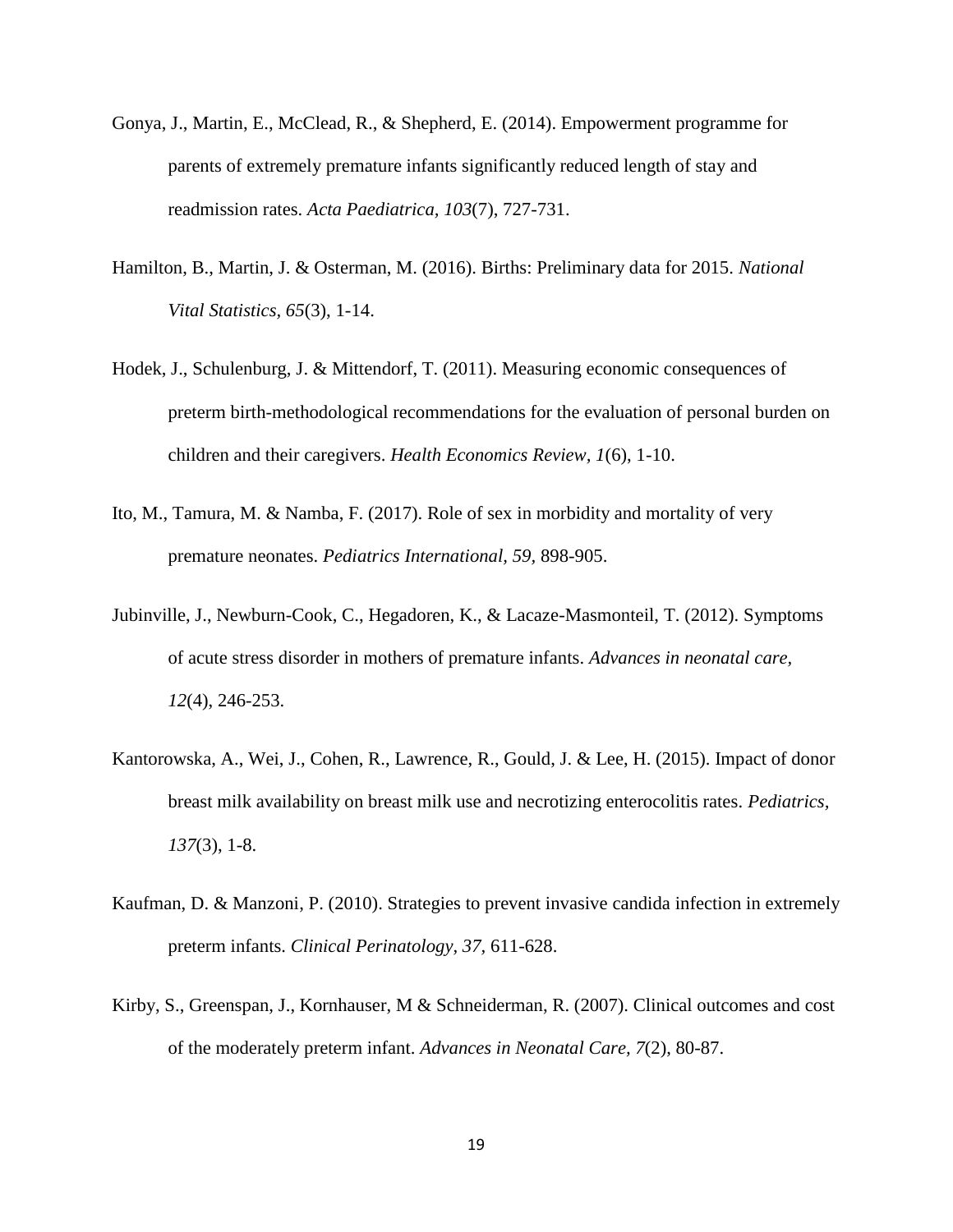- Lefkowitz, D., Chiara, B. & Evans, J. (2010). Prevalence and correlates of posttraumatic stress and postpartum depression in parents of infants in the neonatal intensive care unit (NICU). *Journal of Clinical and Psychological Medicine, 17,* 230-237.
- Lindahl, V., Pearson, L. & Colpe, L. (2005). Prevalence of suicidality during pregnancy and the postpartum. *Archives of Women's Mental Health, 8,* 77-87.
- McCabe, E., Carrino, G., Russell, R & Howse, J. (2014). Fighting for the next generation: US prematurity in 2030. *Pediatrics, 134*(6), 1193-1199.
- McCormick, M., Litt, J., Smith, V., & Zupancic, J. (2011). Prematurity: An overview and public health implications. *Annual Review of Public Health, 32,* 367-379.
- Melnyk, B., Alpert-Gillis, L., Feinstein, N., Fairbanks, E., Schultz-Czarniak, J., Hust, D et al. (2001). Improving cognitive development of low-birth weight premature infants with the COPE program: A pilot study of the benefits of early NICU intervention with mothers. *Research in Nursing and Health, 24,* 373-389.
- Melnyk, B., Feinstein, N., Alpert-Gillis, L., Fairbanks, E., Crean, H., Sinkin, R., Stone, P., Small, L., Tu, X., & Gross, S. (2006). Reducing premature infants' length of stay and improving parents' mental health outcomes with the creating opportunities for parent empowerment (COPE) neonatal intensive care unit program: A randomized, controlled trial. *Pediatrics, 118*(5), 1414-1427.
- Mercer, J., Vohr, B., McGrath, M., Padbury, J., Wallach, M., & Oh, W. (2006). Delayed cord clamping in very preterm infants reduces the incidence of intraventricular hemorrhage and late-onset sepsis: A randomized, controlled trail. *Pediatrics, 117*(4), 1235-1242.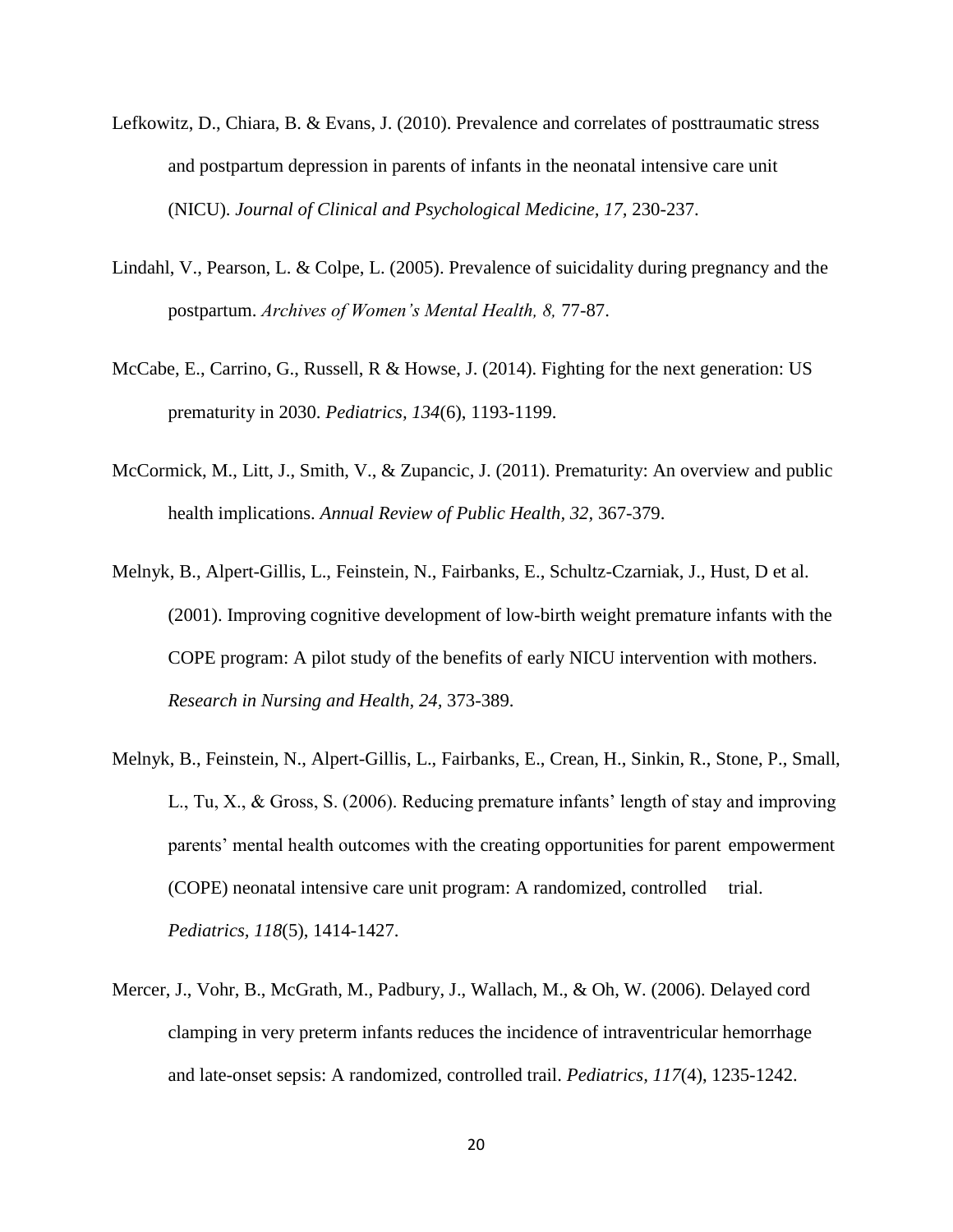- Mianaei, S., Karahroudy, F., Rassouli, M., & Tafreshi, M. (2014). The effect of creating opportunities for parent empowerment program and maternal stress, anxiety, and participation in NICU wards in Iran. *Iranian Journal of Nursing and Midwifery Research, 19*(1), 94-100.
- Miles, M. (2011). Parental Stressor Scale:NICU
- Miles, M., Holditch-Davis, D., Schwartz, T. & Scher, M. (2007). Depressive symptoms in mothers of prematurely born infants. *Journal of Developmental & Behavioral Pediatrics, 28,* 36-44.
- Pinelli, J., Saigal, S., Wu, Y., Cunningham, C., DiCenso, A., Steele, S., Austin, P. & Turner, S. (2008). Patterns of change in family functioning, resources, coping and parental depression in mothers and fathers of sick newborns over the first year of life. *Journal of Neonatal Nursing, 14,* 156-165.
- Schneiderman, R., Kirkby, S., Turenne, W., & Greenspan, J. (2009). Incubator weaning in preterm infants and associated practice variation. *Journal of Perinatology, 29,* 570-574.
- Serge, L., McCabe, J., Chuffo-Siewert, R., & O'Hara, M. (2014). Depression and anxiety symptoms in mothers of newborns hospitalized on the neonatal intensive care unit. *Nursing Research, 63*(5), 320-332.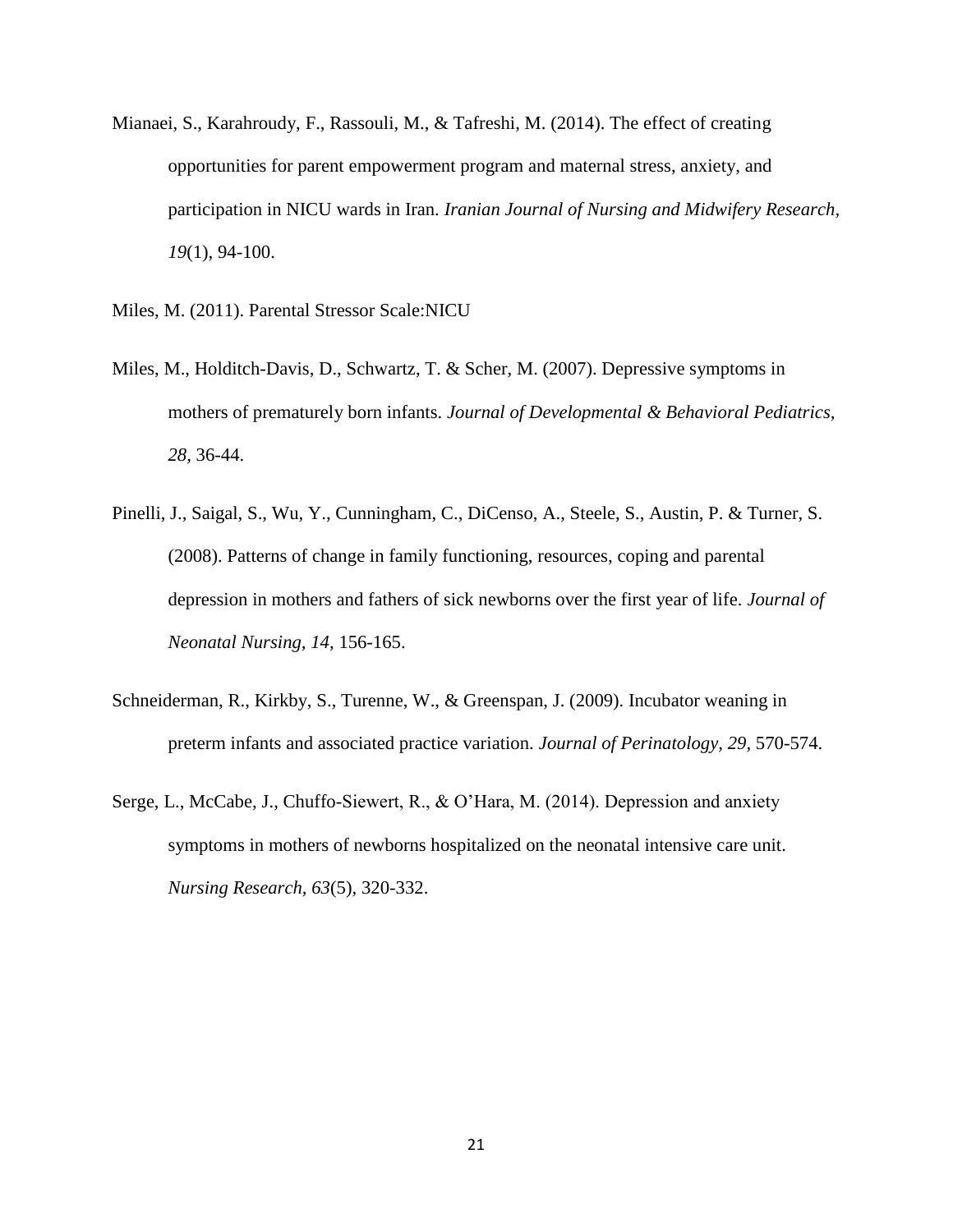# **Tables**

| Inclusion/Exclusion Criteria                 |                                              |
|----------------------------------------------|----------------------------------------------|
| <b>Inclusion</b>                             | <b>Exclusion</b>                             |
| Less than 35 weeks gestation                 | Lethal congenital anomaly                    |
| English as preferred language as well as the |                                              |
| ability to read and write English            |                                              |
| Born at Baptist Health Lexington             | Parents who have had a previous child in the |
| Parents greater 18 years old or greater      | <b>NICU</b>                                  |

**Table 1.** *Inclusion/Exclusion Criteria*

| <b>Pre-Intervention Cohort</b>                      |                                 |  |  |  |  |
|-----------------------------------------------------|---------------------------------|--|--|--|--|
| <b>Survey/Data Collected</b>                        | <b>Timeframe Completed</b>      |  |  |  |  |
| <b>PSS: NICU</b>                                    | Day of Life 3-5                 |  |  |  |  |
| <b>EPDS</b>                                         | 1-7 Days before discharge       |  |  |  |  |
| <b>Baptist Lexington Parent Satisfaction Survey</b> | 2-4 Weeks after discharge       |  |  |  |  |
| Demographic Data and Length of Stay Data            | Obtained during Hospitalization |  |  |  |  |

**Table 2**. *Pre-Intervention Cohort*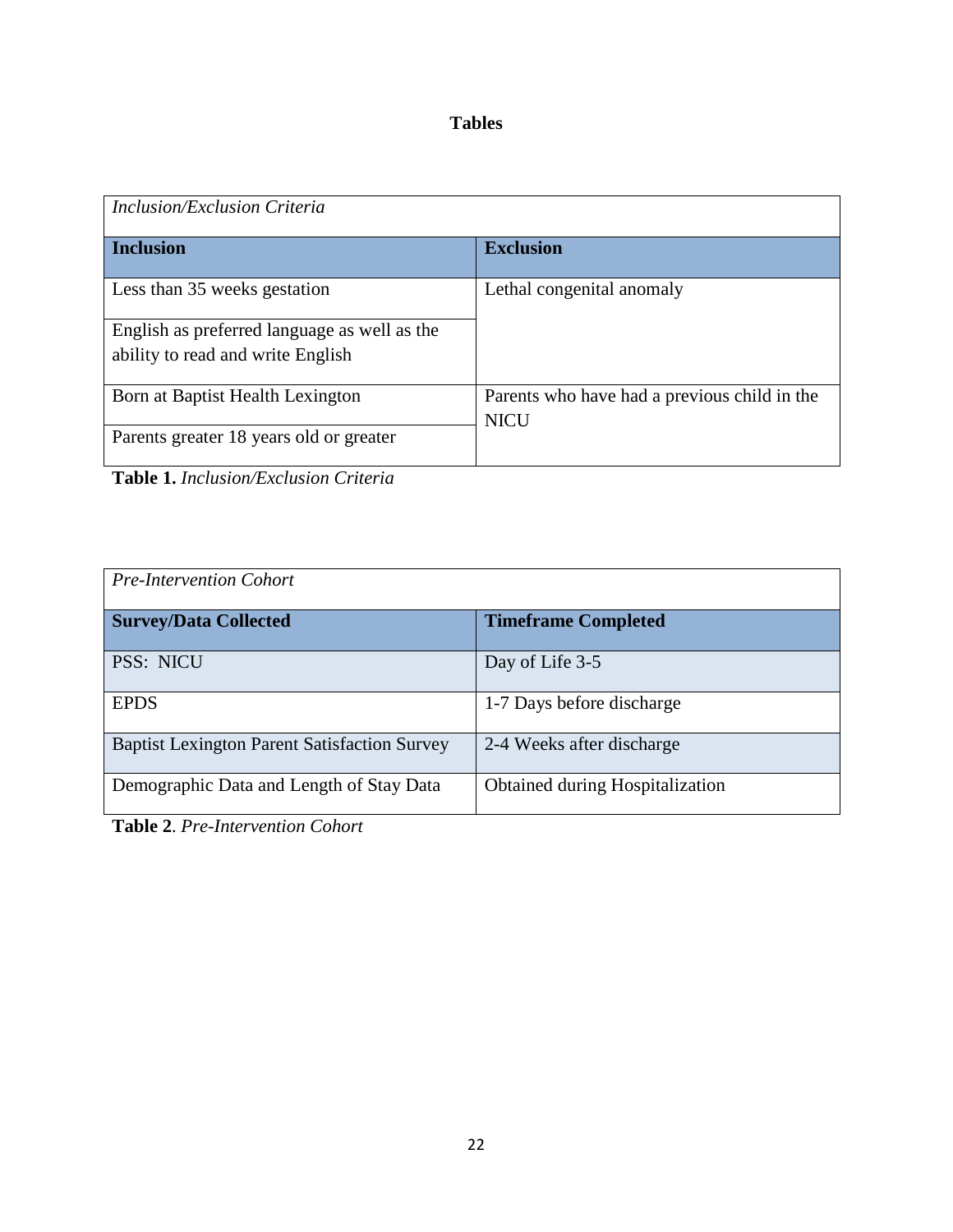| <b>Intervention Cohort</b>                                                               |                                                                       |  |  |  |  |
|------------------------------------------------------------------------------------------|-----------------------------------------------------------------------|--|--|--|--|
| <b>Survey/Data Collected/COPE Phase</b><br><b>Completed</b>                              | <b>Timeframe Completed</b>                                            |  |  |  |  |
| Phase 1: Cope for Hope Program-Helping<br>Your Premature Baby Grow and Develop           | Day of life 2-4                                                       |  |  |  |  |
| <b>PSS: NICU</b>                                                                         | Day of life 3-5 and /or the day after Phase 1<br>Completed            |  |  |  |  |
| Phase 2: Cope for Hope Program-Helping<br>Yourself and Your Baby: The Early NICU<br>Days | Day of Life 7-10                                                      |  |  |  |  |
| Phase 3: Cope for Hope Program-Getting<br>Ready to go Home Together                      | 1-7 Days before Discharge                                             |  |  |  |  |
| <b>EPDS</b>                                                                              | Complete before discharge and/or the day<br>after Phase 3 is Complete |  |  |  |  |
| Phase 4: Cope for Hope-Adjusting to Life at<br>Home with Your Baby                       | 1-2 Weeks after Discharge                                             |  |  |  |  |
| <b>Parent Satisfaction Survey</b>                                                        | 2-4 Weeks after Discharge                                             |  |  |  |  |
| Demographic Data and Length of Stay Data                                                 | During Hospitalization                                                |  |  |  |  |

**Table 3**. *Intervention Cohort*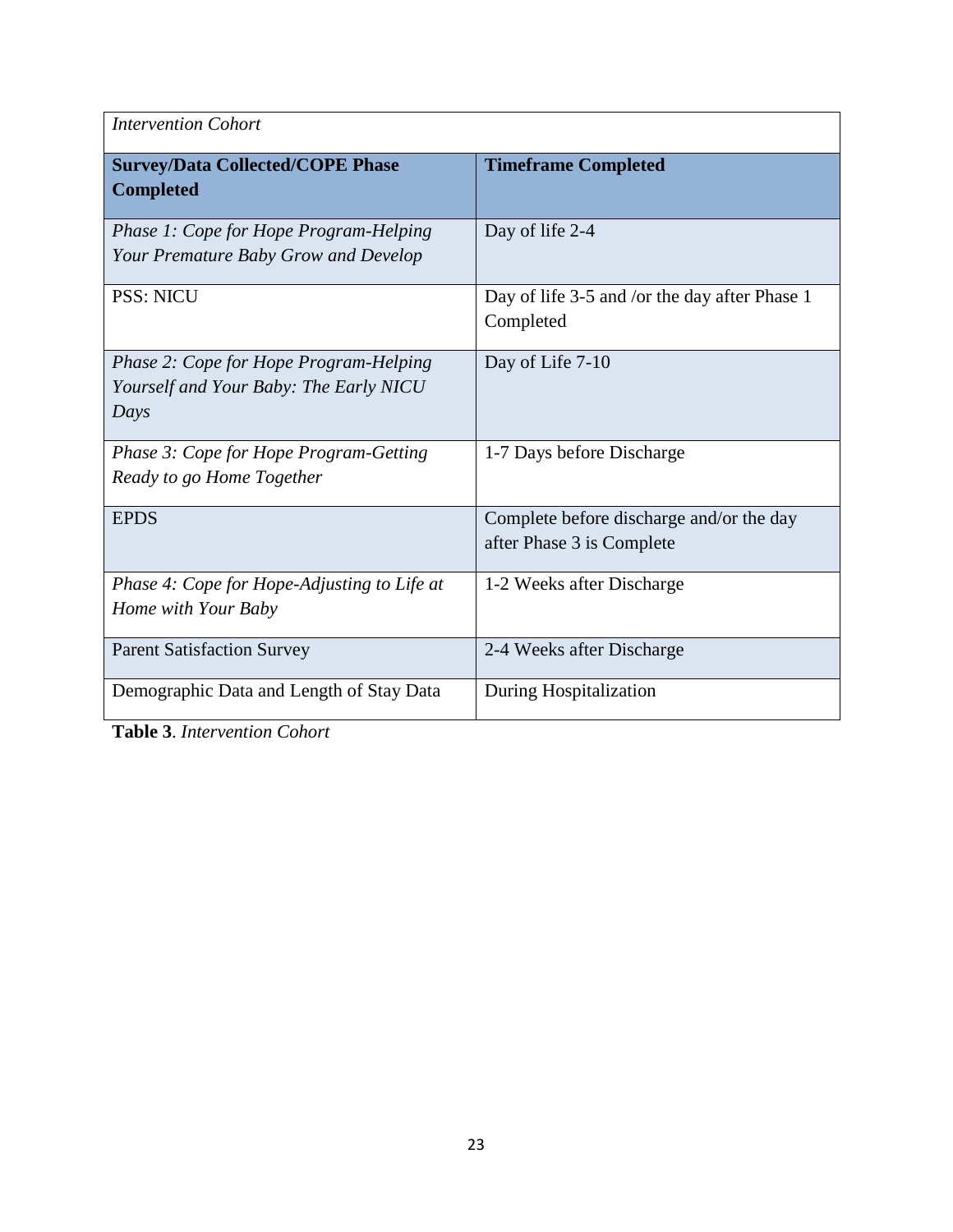| Cohort           | Gender | $\mathbf N$ | <b>Gestational Age</b> |
|------------------|--------|-------------|------------------------|
|                  |        |             | Mean                   |
| Pre-Intervention | Male   | 14          | 33.28                  |
| 29 Parent Sets   |        |             |                        |
|                  | Female | 15          |                        |
|                  |        |             |                        |
| Intervention     | Male   | 5           | 31.89                  |
| 20 Parent Sets   |        |             |                        |
|                  | Female | 15          |                        |
|                  |        |             |                        |

**Table 4**. *Group Characteristics*

| <b>PSS: NICU</b><br>Subscale | Pre-Intervention | Intervention |
|------------------------------|------------------|--------------|
|                              |                  |              |
| <b>Sights and Sounds</b>     | 8.86             | 7.32         |
| <b>Infant Appearance</b>     | 29.11            | 21.63        |
| Parental Role                | 25.22            | 19.42        |
| Total                        | 63.07            | 48.37        |

**Table 5.** *PSS: NICU Statistics*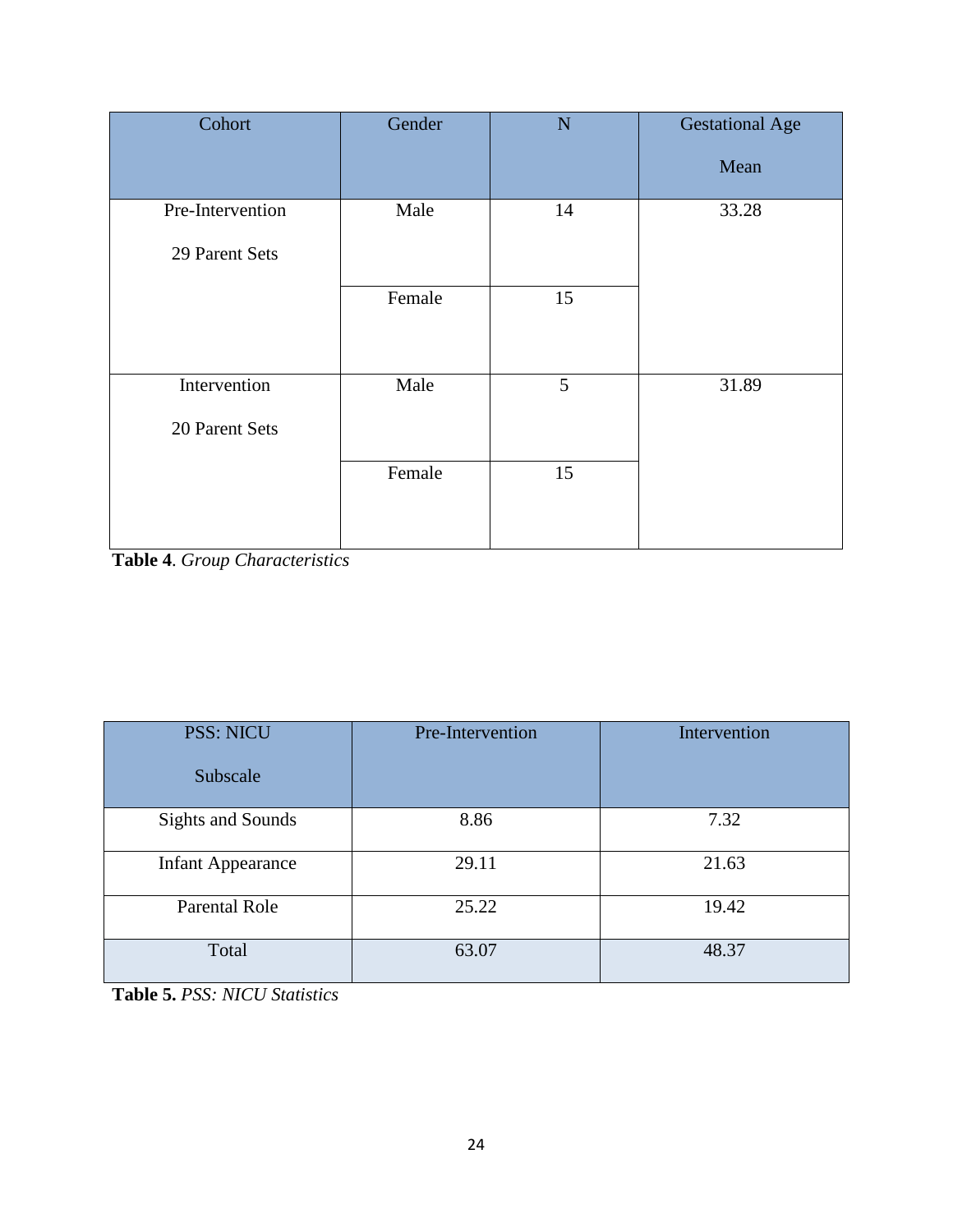| <b>EPDS</b>      | Mean |
|------------------|------|
| Pre-Intervention | 6.70 |
| Intervention     | 4.13 |

**Table 6.** *EPDS Statistics*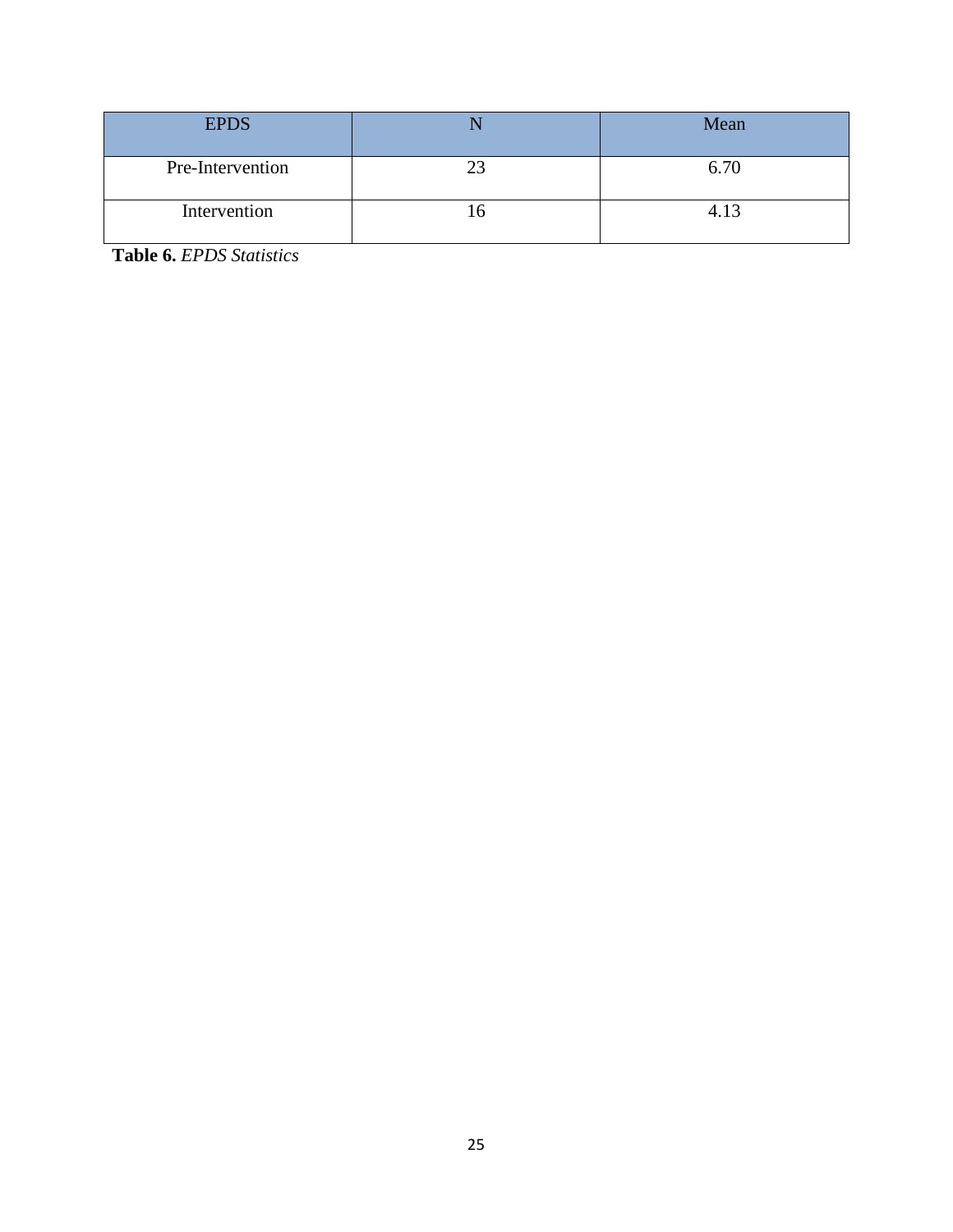Appendix A

## **PARENTAL STRESS SCALE: NEONATAL INTENSIVE CARE UNIT**

Margaret S. Miles, RN, PhD, Emeritus Professor Carrington Hall, CB 7460 School of Nursing University of North Carolina Chapel Hill, NC 27599-7460 [mmiles@email.unc.edu](mailto:mmiles@email.unc.edu)

> Copy of Tool Psychometrics and References Information for Researchers Permission Form

> > 2015

Study Number

Date Completed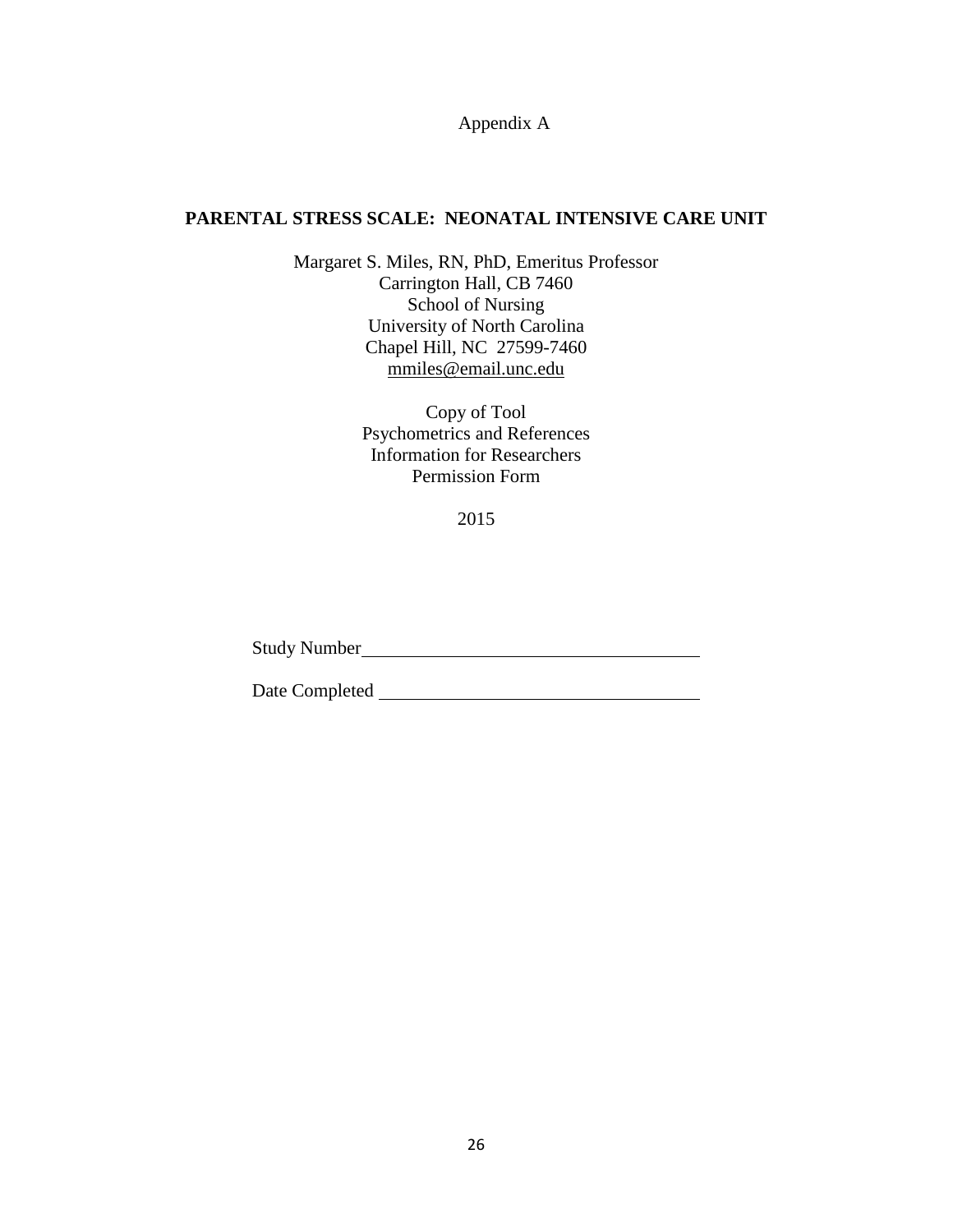#### **PARENTAL STRESS SCALE: NEONATAL INTENSIVE CARE UNIT**

We are interested in knowing more about the stresses experienced by parents when a premature is sick and hospitalized in an neonatal intensive care unit (NICU). We would like to know about your experience as a parent whose child is presently in the NICU.

This questionnaire lists various experiences other parents have reported as stressful when their baby was in the NICU. We would like you to indicate how stressful each item listed below has been for you. **By stressful, we mean that the experience has caused you to feel anxious, upset, or tense.** On the questionnaire, circle the single number that best expresses how stressful each experience has been for you. The numbers indicate the following levels of stress:

- $1 = Not$  at all stressful the experience did not cause you to feel upset, tense, or anxious
- $2 = A$  little stressful
- $3 =$ Moderately stressful
- $4 =$  Very stressful
- $5 =$ Extremely stressful

If you have not experienced an item, please circle NA "not applicable"

Now let's take an item for an example: **The bright lights in the NICU**.

If for example you feel that the bright lights in the neonatal intensive care unit were extremely stressful to you, you would circle the number 5 below:

NA 1 2 3 4 **5**

If you feel that the lights were not stressful at all, you would circle the number 1 below: NA **1** 2 3 4 5

Below is a list of the various **SIGHTS AND SOUNDS** commonly experienced in an NICU. We are interested in knowing about your view of how stressful these **SIGHTS AND SOUNDS** are for you. Circle the number that best represents your level of stress. If you did not see or hear the item, circle the NA meaning "Not applicable."

| 1.             | The presence of monitors and equipment           | NA 1 2 3 4 5 |  |  |  |
|----------------|--------------------------------------------------|--------------|--|--|--|
| 2.             | The constant noises of monitors and<br>equipment | NA 1 2 3 4 5 |  |  |  |
| 3.             | The sudden noises of monitor alarms              | NA 1 2 3 4 5 |  |  |  |
| $\mathbf{4}$ . | The other sick babies in the room                | NA 1 2 3 4 5 |  |  |  |
| 5.             | The large number of people working in the unit   | NA 1 2 3 4 5 |  |  |  |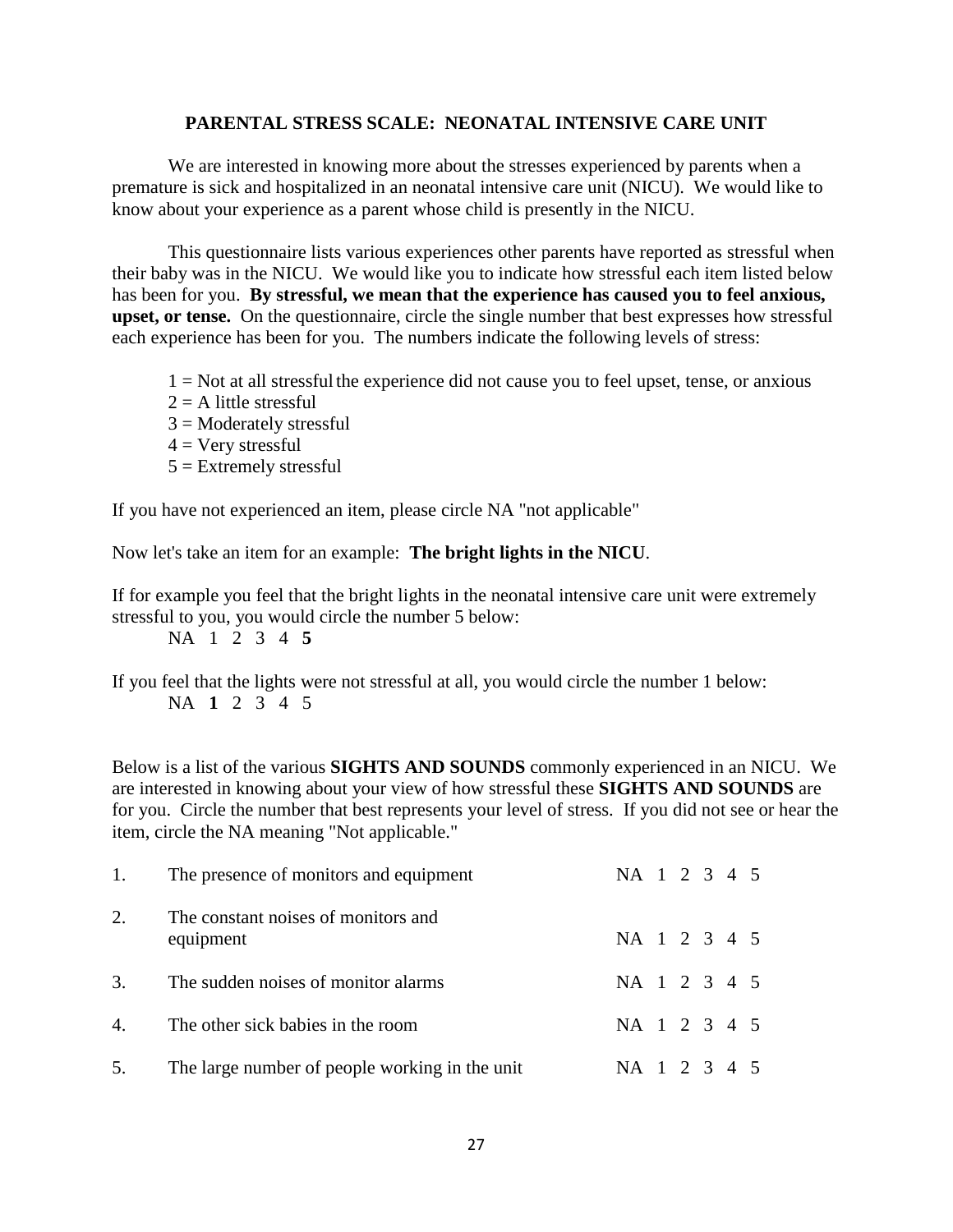Below is a list of items that might describe the way your **BABY LOOKS AND BEHAVES**  while you are visiting in the NICU as well as some of the **TREATMENTS** that you have seen done to the baby. Not all babies have these experiences or look this way, so circle the NA, if you have not experienced or seen the listed item. If the item reflects something that you have experienced, then indicate how much the experience was stressful or upsetting to you by circling the appropriate number.

| 6.  | Tubes and equipment on or near my baby                                            | NA 1 2 3 4 5 |  |  |                |
|-----|-----------------------------------------------------------------------------------|--------------|--|--|----------------|
| 7.  | Bruises, cuts or incisions on my baby                                             | NA 1 2 3 4 5 |  |  |                |
| 8.  | The unusual color of my baby<br>(for example looking pale or<br>yellow jaundiced) | NA 1 2 3 4 5 |  |  |                |
| 9.  | My baby's unusual or abnormal breathing<br>patterns                               | NA 1 2 3 4 5 |  |  |                |
| 10. | The small size of my baby                                                         | NA 1 2 3 4 5 |  |  |                |
| 11. | The wrinkled appearance of my baby                                                | NA 1 2 3 4 5 |  |  |                |
| 12. | Having a machine (respirator)<br>breathe for my baby                              | NA 1 2 3 4 5 |  |  |                |
| 13. | Seeing needles and tubes<br>put in my baby                                        | NA 1 2 3 4 5 |  |  |                |
| 14. | My baby being fed by an intravenous<br>line or tube                               | NA 1 2 3 4 5 |  |  |                |
| 15. | When my baby seemed to be in pain                                                 | NA 1 2 3 4 5 |  |  |                |
| 16. | When my baby looked sad                                                           | NA 1 2 3 4   |  |  | $\overline{5}$ |
| 17. | The limp and weak appearance of<br>my baby                                        | NA 1 2 3 4 5 |  |  |                |
| 18. | Jerky or restless movements of my baby                                            | NA 1 2 3 4 5 |  |  |                |
| 19. | My baby not being able to cry like<br>other babies                                | NA 1 2 3 4 5 |  |  |                |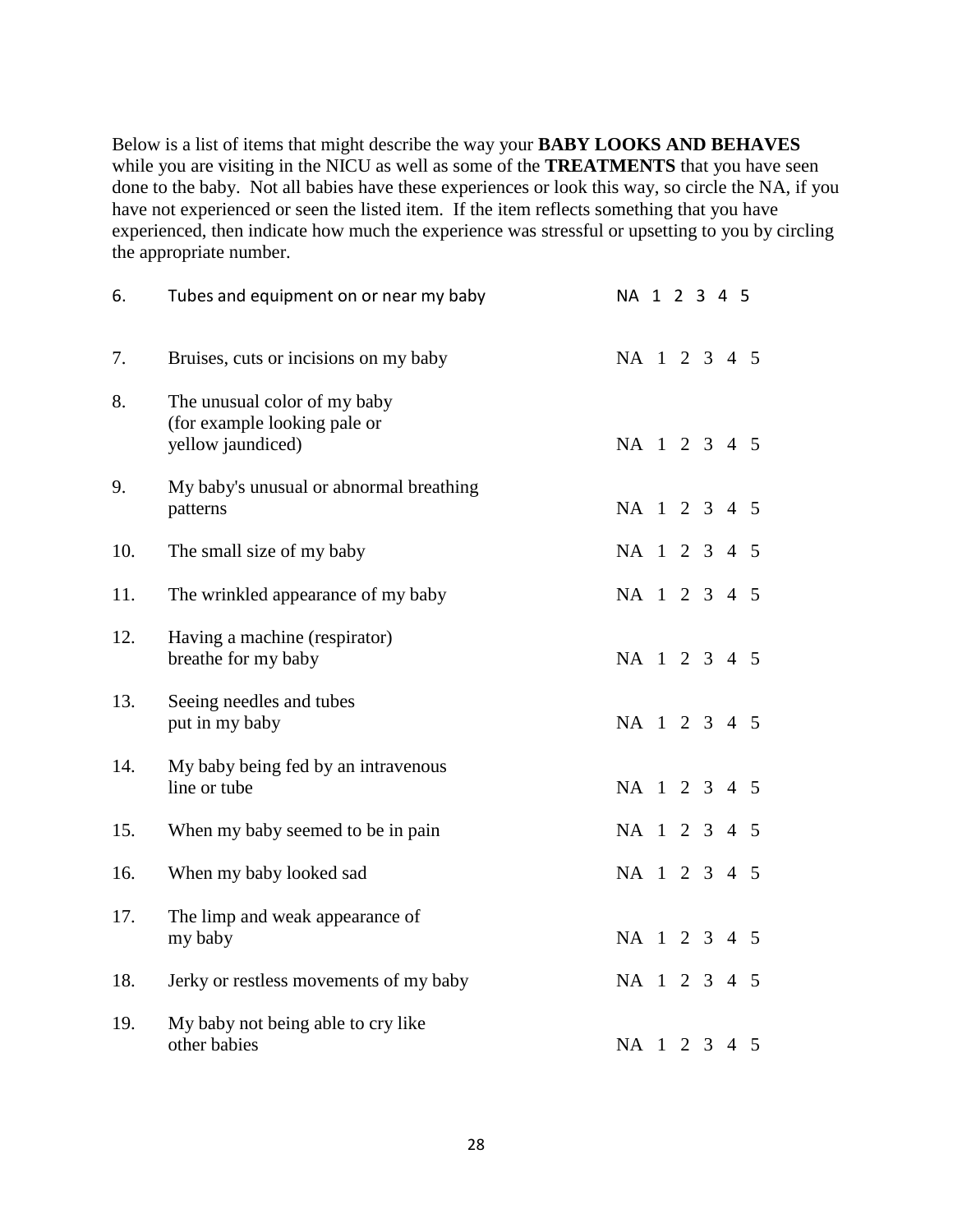The last area we want to ask you about is how you feel about your own **RELATIONSHIP** with the baby and your **PARENTAL ROLE**. If you have experienced the following situations or feelings, indicate how stressful you have been by them by circling the appropriate number. Again, circle NA if you did not experience the item.

| 20. | Being separated from my baby                                                          | NA 1 2 3 4 5 |  |         |  |
|-----|---------------------------------------------------------------------------------------|--------------|--|---------|--|
| 21. | Not feeding my baby myself                                                            | NA 1 2 3 4 5 |  |         |  |
| 22. | Not being able to care for my baby<br>myself (for example, diapering,<br>bathing)     | NA 1 2 3 4 5 |  |         |  |
| 23. | Not being able to hold my baby<br>when I want                                         | NA 1 2 3 4 5 |  |         |  |
| 24. | Feeling helpless and unable to<br>protect my baby from pain and<br>painful procedures | NA 1 2 3 4 5 |  |         |  |
| 25. | Feeling helpless about how to help<br>my baby during this time                        | NA 1 2 3 4 5 |  |         |  |
| 26. | Not having time alone with my baby                                                    | $NA$ 1       |  | 2 3 4 5 |  |

Thank you for your help.

Feel free to write about other situations that you found stressful during the time that your baby was in the neonatal intensive care unit?

**c Margaret S. Miles, RN, PhD 1987, 2004, 2011**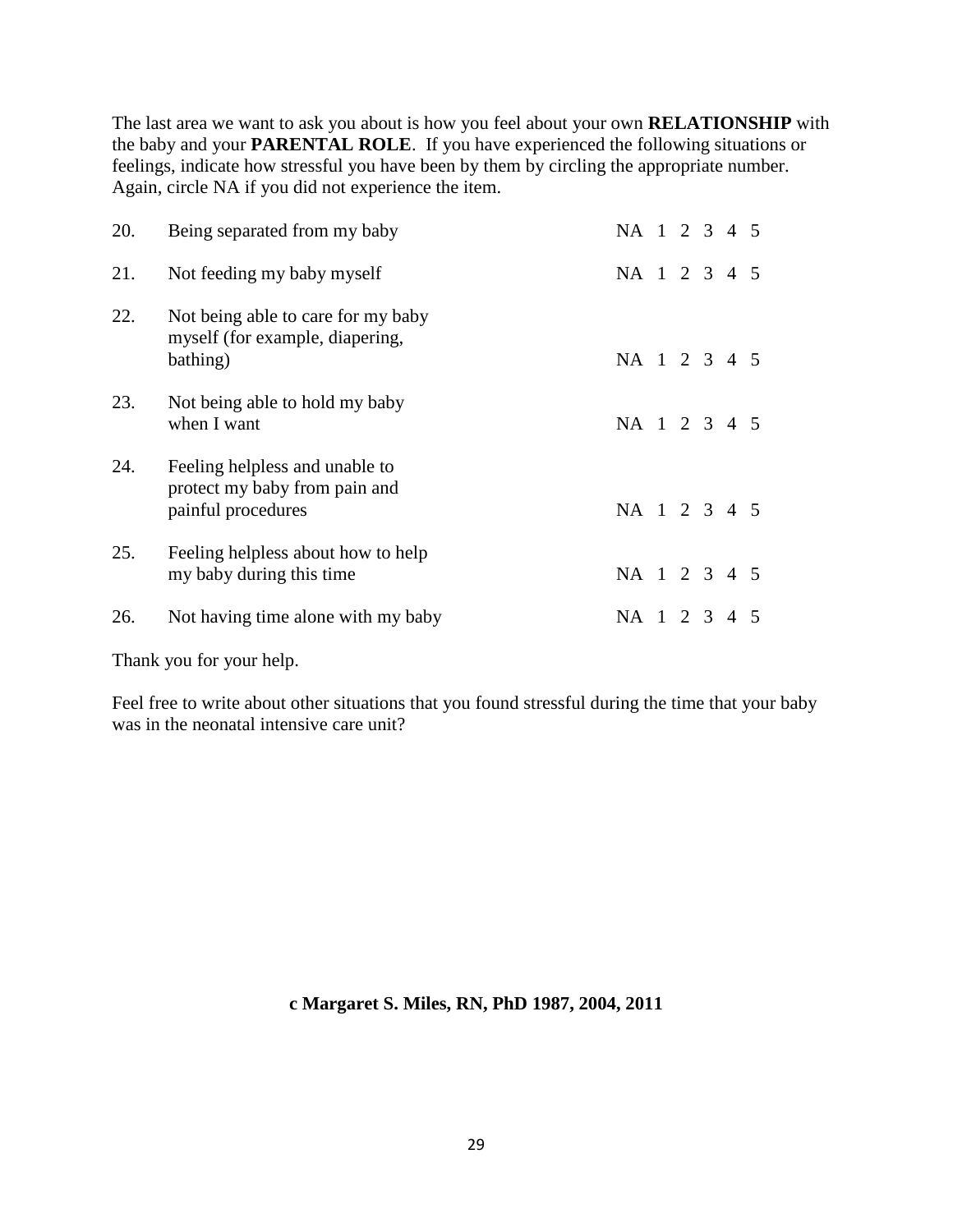Appendix B

# Edinburgh Postnatal Depression Scale<sup>1</sup> (EPDS)

| Your Date of Birth: Your Date             |        |                                                                                 |
|-------------------------------------------|--------|---------------------------------------------------------------------------------|
| Baby's Date of Birth: <b>Example 2018</b> | Phone: | the contract of the contract of the contract of the contract of the contract of |

As you are pregnant or have recently had a baby, we would like to know how you are feeling. Please check the answer that comes closest to how you have felt IN THE PAST 7 DAYS, not just how you feel today.

Here is an example, already completed.

#### I have felt happy:

- D Yes, all the time
- | Yes, most of the time This would mean: "I have felt happy most of the time" during the past week.
- $\Box$  No, not very often Please complete the other questions in the same way.
- $n$  No. not at all

#### In the past 7 days:

- 1. Thave been able to laugh and see the funny side of things  $-$  16. Things have been getting on top of me  $\Box$  As much as I always could
- 
- Not quite so much now  $\Box$
- Definitely not so much now
- $\Box$  Not at all

#### 2. I have looked forward with enjoyment to things

- As much as I ever did
- Rather less than Lused to E.  $\Box$  Nation less than 1 used to  $\Box$  Hardly at all
- 
- 
- "3. I have blamed myself unnecessarily when things went wrong
	- $\Box$  Yes, most of the time
	- The Yes, some of the time
	- $\Box$  Not very often<br> $\Box$  No, never
	-
- 4. I have been anxious or worried for no good reason
	- $\Box$  No, not at all Hardly ever
	- T Yes, sometimes
	- □ Yes, very often
	-
- "5 I have felt scared or panicky for no very good reason
	- Yes, quite a lot  $\Box$
	- $\Box$ Yes, sometimes
	- No, not much  $\Box$
	- $\Box$  No, not at all
- - to cope at all
	- T Yes, sometimes I haven't been coping as well as usual
	- n No, most of the time I have coped quite well
	- n No, I have been coping as well as ever
- 
- "7 I have been so unhappy that I have had difficulty sleeping  $\Box$  Yes, most of the time  $\Box$  Yes, sometimes
	-
	- $\Box$  Not very often  $\Box$  No, not at all
	-
- \*8 I have felt sad or miserable
	- m Yes, most of the time P Yes, guite often
	- Not very often  $\Box$
	- $\Box$  No, not at all
- "9 I have been so unhappy that I have been crying
	- T Yes, most of the time
	- T Yes, quite often
	- n Only occasionally
	- $n$  No, never
- \*10 The thought of harming myself has occurred to me
	- $\Box$  Yes, quite often
	-
	- **Hardly ever**  $\Box$
	- $\Box$  Never

Administered/Reviewed by

<sup>1</sup>Source: Cox, J.L., Holden, J.M., and Sagovsky, R. 1987. Detection of postnatal depression: Development of the 10-item Edinburgh Postnatal Depression Scale. . British Journal of Psychlatry 150:782-786

Date

<sup>2</sup>Source: K. L. Wisner, B. L. Parry, C. M. Piontek, Postpartum Depression N Engl J Med vol. 347, No 3, July 18, 2002, 194-199

Users may reproduce the scale without further permission providing they respect copyright by quoting the names of the authors, the title and the source of the paper in all reproduced copies.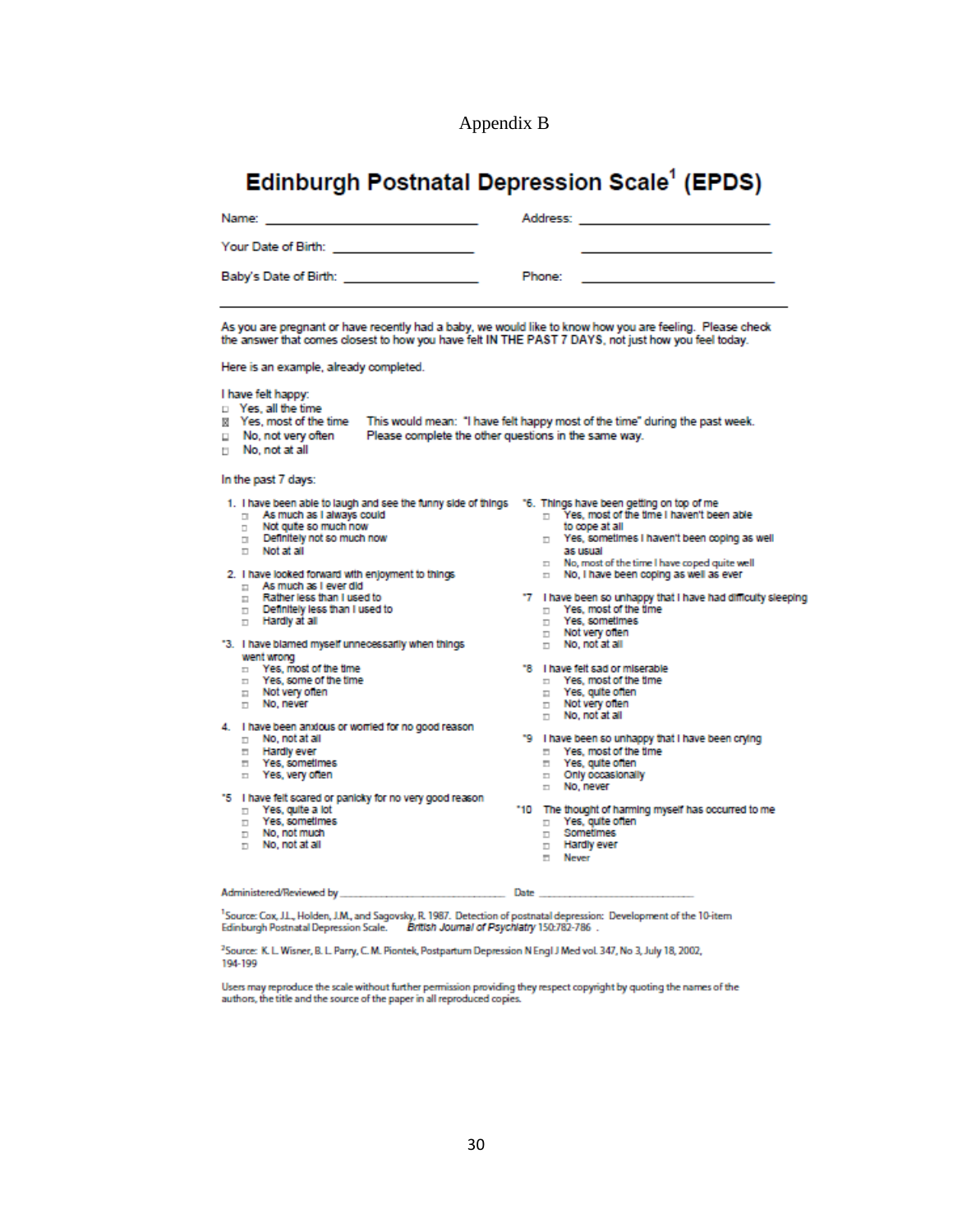# Appendix C

## Parent Satisfaction Survey

Overall, on a scale of 1-5, with 1 being the worst and 5 being the best, how satisfied were you with the overall quality of care and services provided by the BHL NICU?

1 2 3 4 5

Scale of 1-5, did you feel the NICU staff, including nurses, doctors, unit clerks, housekeepers, etc., were courteous and respectful throughout your hospital stay?

1 2 3 4 5